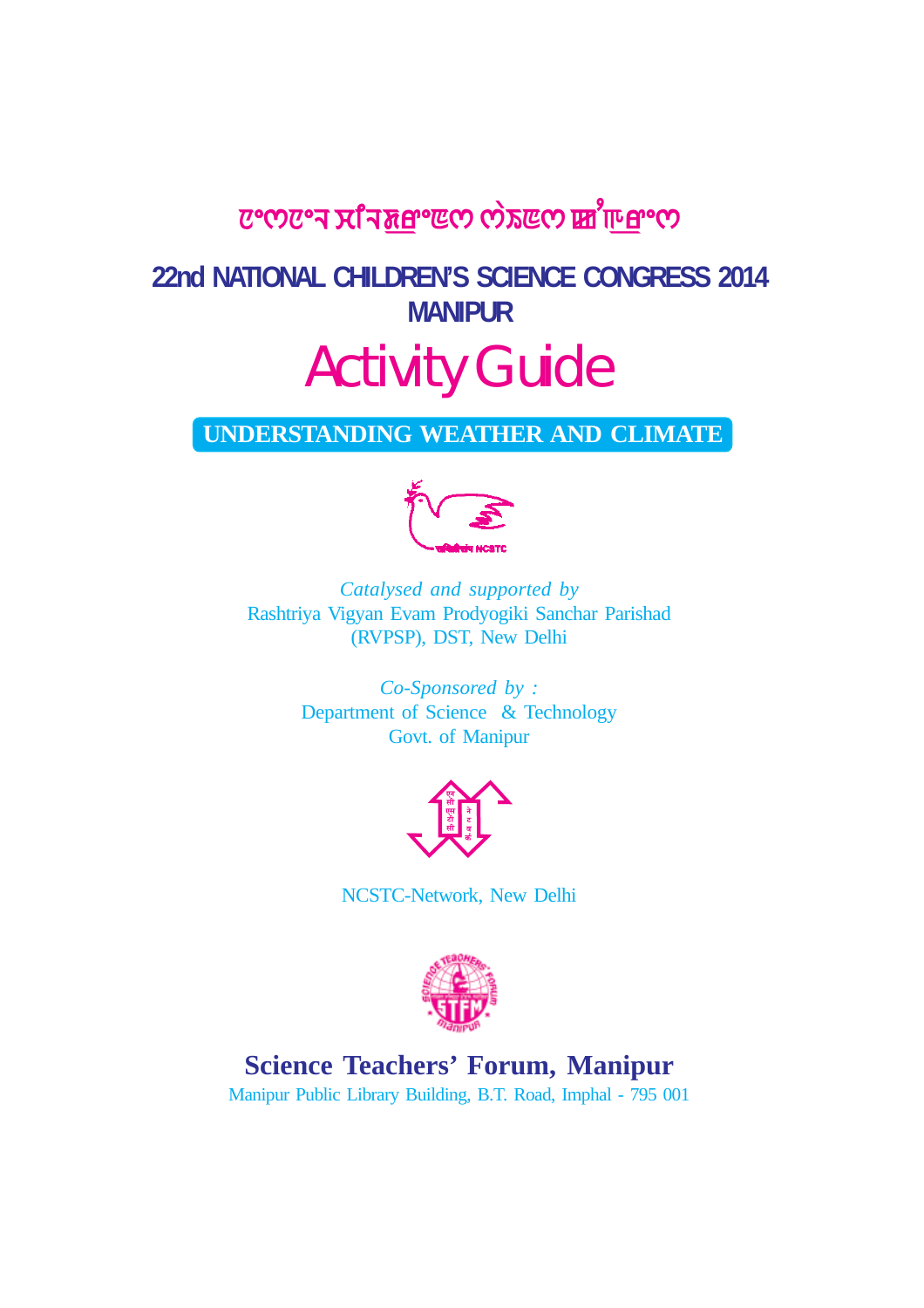## **22nd NATIONAL CHILDREN'S SCIENCE CONGRESS 2014 MANIPUR**

## Activity Guide

*Focal Theme* **Understanding Weather and Climate**



**Science Teachers' Forum, Manipur** Manipur Public Library Building, B.T. Road, Imphal - 795 001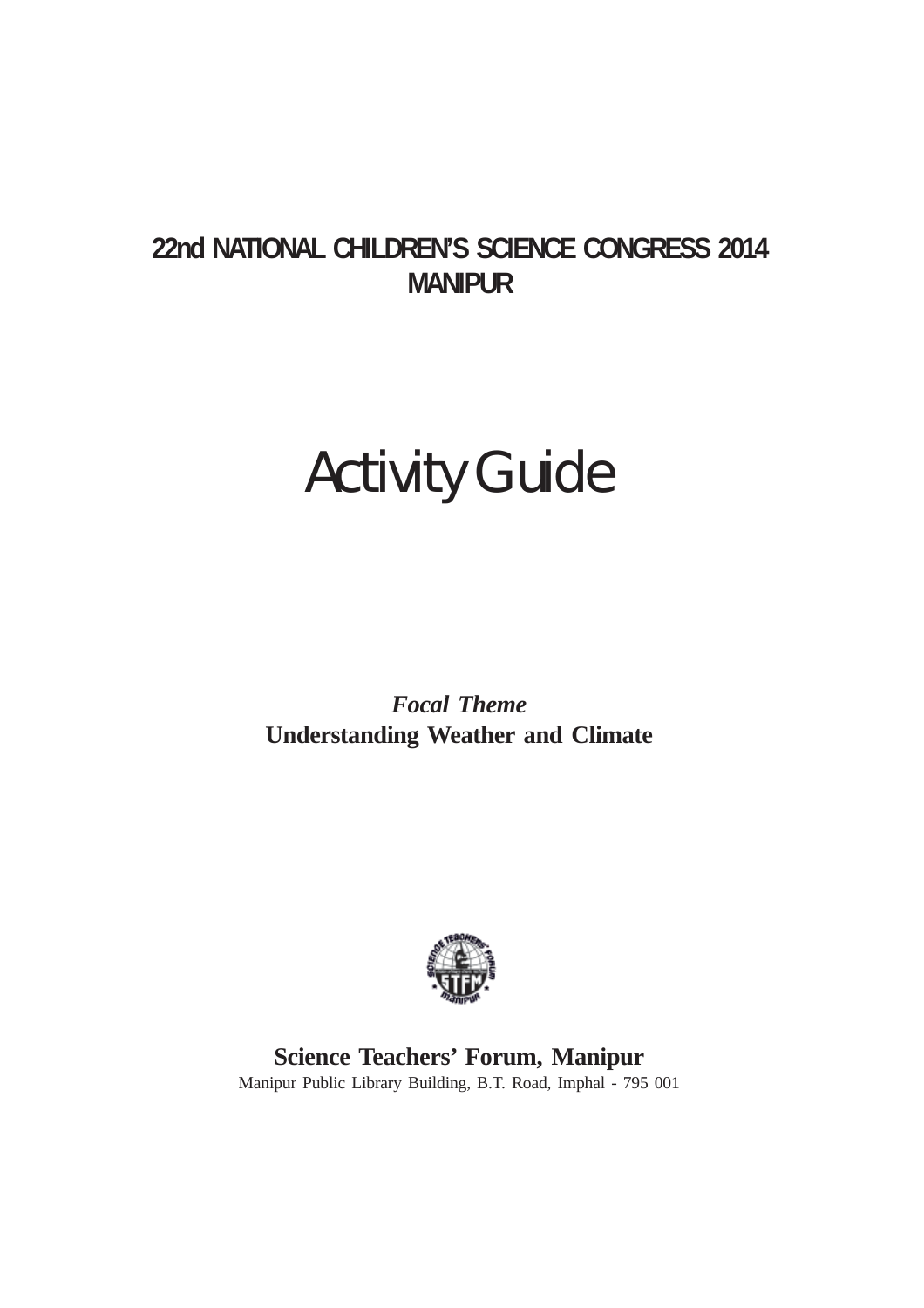**Price : Rupees Twenty** 

**Copies :** 1,000

July 21, 2014

*Printed at: BCPW, Lamphelpat, Imphal*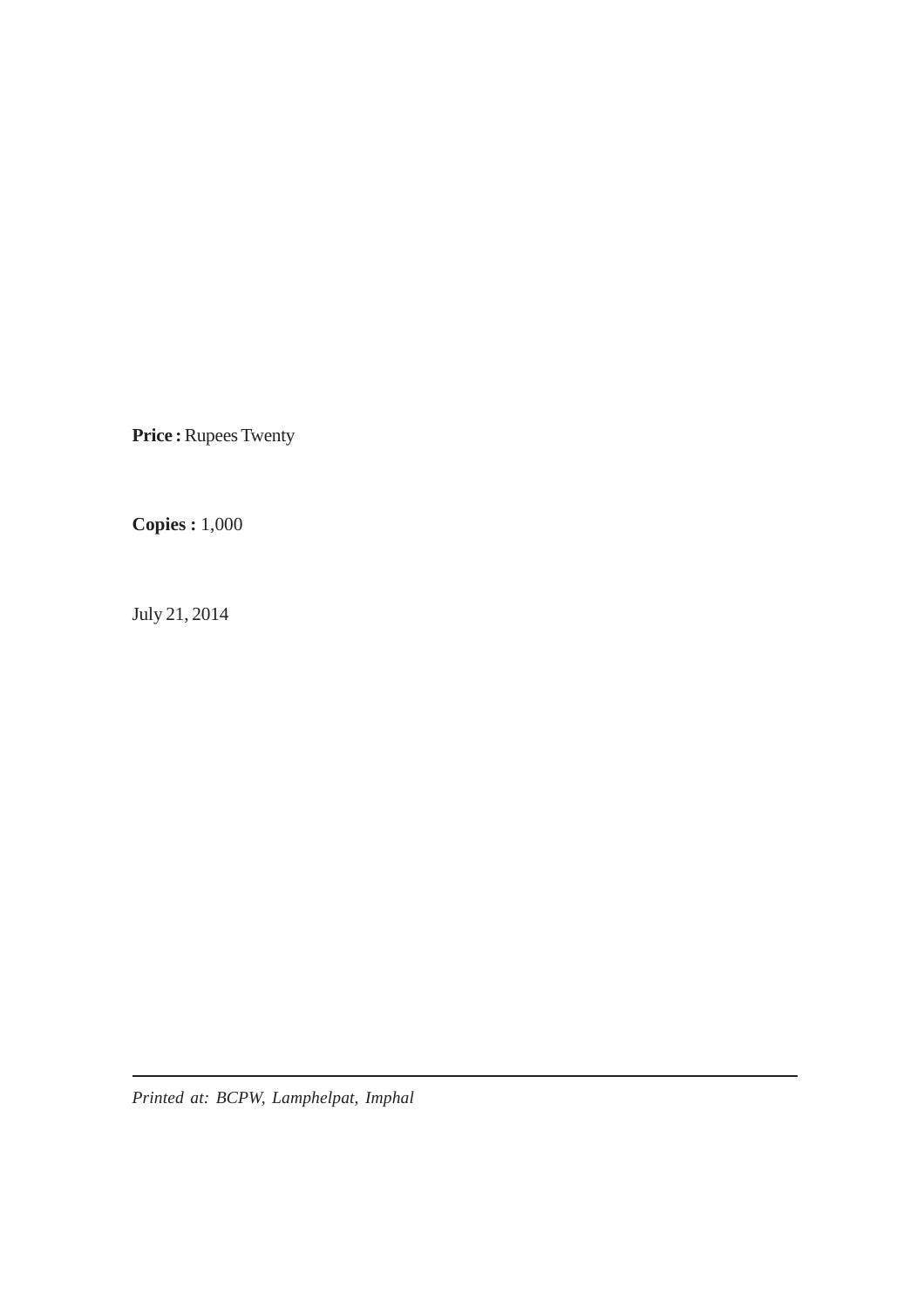#### **National Children' Science Congress - 2014**

National Children's Science Congress (NCSC) provides the children of 10 to 17 years, from all over the country, a unique opportunity to discover and recognise their scientific temperament and use their knowledge to make their own ideas come true.

NCSC is held annually from December 27 to 31. After a thorough scrutiny at district and state levels, about 650 children take part in 5 day long deliberations and science activities.

This event of NCSC is not restricted to the school-going children only but is also open to the drop-outs and the non-school going children from the marginalised sections of the society, who can be involved as team members.

#### *The major objectives of NCSC are :*

- To provide a forum to the children to pursue their natural curiosity and to quench their thirst for creativity.
- To effect a change in the way science is taught and learnt at schools, by relating the learning process to the physical and social environments around.
- To encourage children throughout the country to visualise future of the nation and help in building a generation of sensitive and responsible citizens.
- To stimulate scientific temperament and learn the scientific methodology for observation, collection of data, experiment, analysis and then arriving at a conclusion.

#### **Features of the Congress : The projects are to**

- Be innovative, simple and practical;
- Represent teamwork.
- Be based on exploration of everyday life-situations;
- Involve field based data collection:
- Have field outputs and arrive through scientific methodology;
- Be related directly to community work in the local community;
- Have definite follow-up plans.

#### **Who is eligible to participate :**

This is a forum open to young scientists in the age of 10-14 (lower age group) and 14-17 years (upper age group) as on December 31 of the calendar year.

12345678901234567890123456789012123456789012345678901234567890121234567890123456789 12345678901234567890123456789012123456789012345678901234567890121234567890123456789 <u>(INCSCI/IBACACAAN CAACA/ID</u>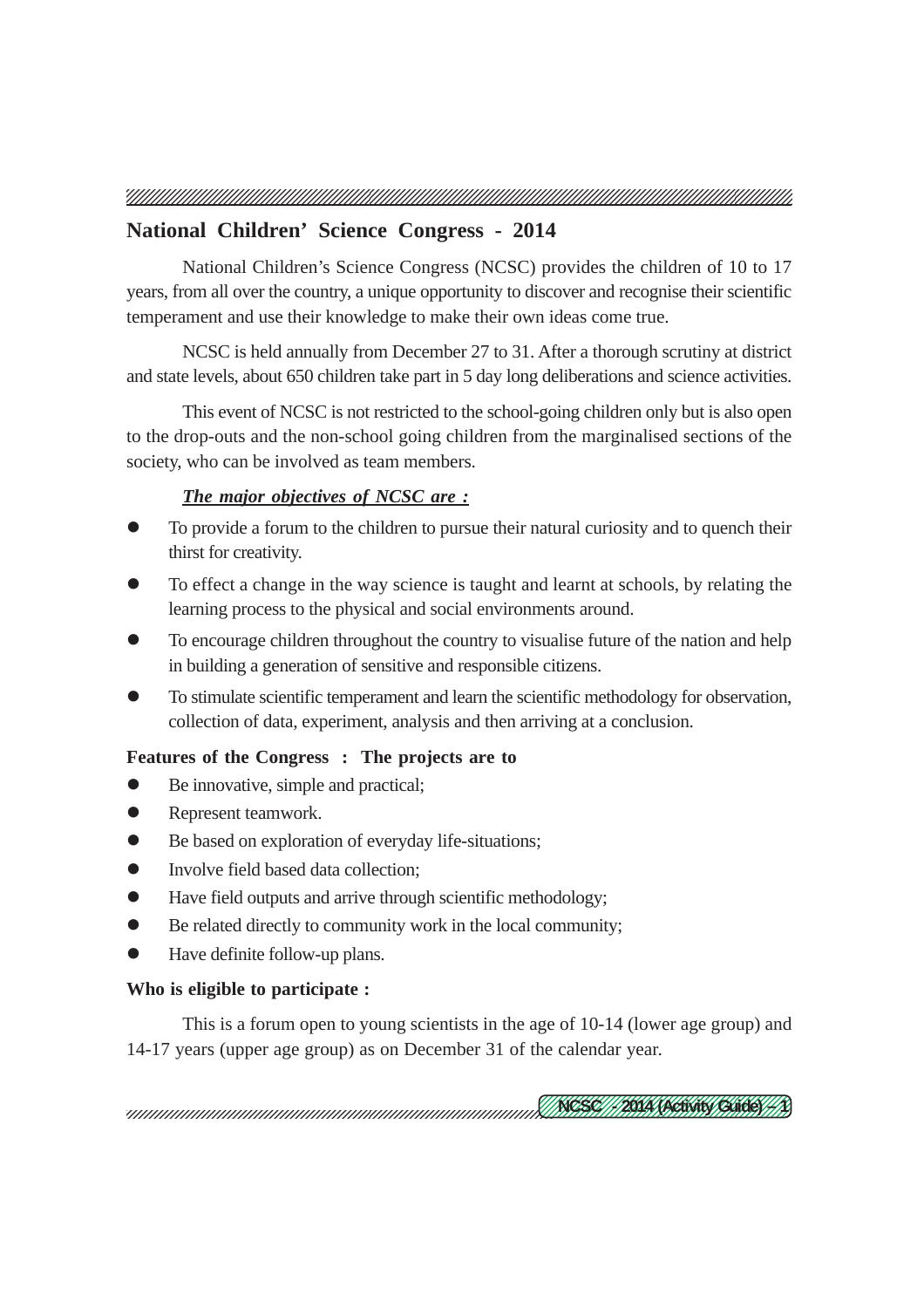#### **Areas of Research :**

Every year, a focal theme is announced for the CSC. The children are expected to carry out projects related to the focal theme and the identified sub-themes. Activity books are available to help (with the help of scientists), school teachers, co-ordinators, activists of science based voluntary organisations etc. The teacher/guide is facilitated with special orientation on the theme of the CSC every year.

#### **Guidelines for Teachers and participants :**

CSC projects are related to learning by problems solving method. The project should fall within the theme and sub-themes defined for the year. Children may not succeed in finding solution to the problem in the specific period but the methodology adopted to find the solution should be scientific. They should design experiments/methods to validate the data collected or obtained.

#### **What are Good Projects :**

Projects rated very good have the following elements.

- Proper understanding and definition of the problem undertaken.
- Quality and quantity of work, including team work, learning process, subject understanding and efforts to validate the data collected.
- Relevance of the proposal to the community/school problem and impact of project on schoolmates and neighbourhood community.
- Originality, innovation and creativity to understand the problem and find the solution i.e. in methodology and experiment designs.

#### **Theme :**

Theme for the NCSC 2014 and 2015 is **"Understanding Weather and Climate"** with the following sub-themes.

#### **Sub-Themes :**

*I: Weather around You II: Impact of Human Activities on Weather and Climate III: Weather, Climate and Ecosystems IV: Weather, Climate - Society and Culture V: Weather, Climate and Agriculture VI: Weather, Climate and Health*

12345678901234567890123456789012123456789012345678901234567890121234567890123456789 12345678901234567890123456789012123456789012345678901234567890121234567890123456789 <u>U ANCES I MBONA NACHARY CHACES M</u>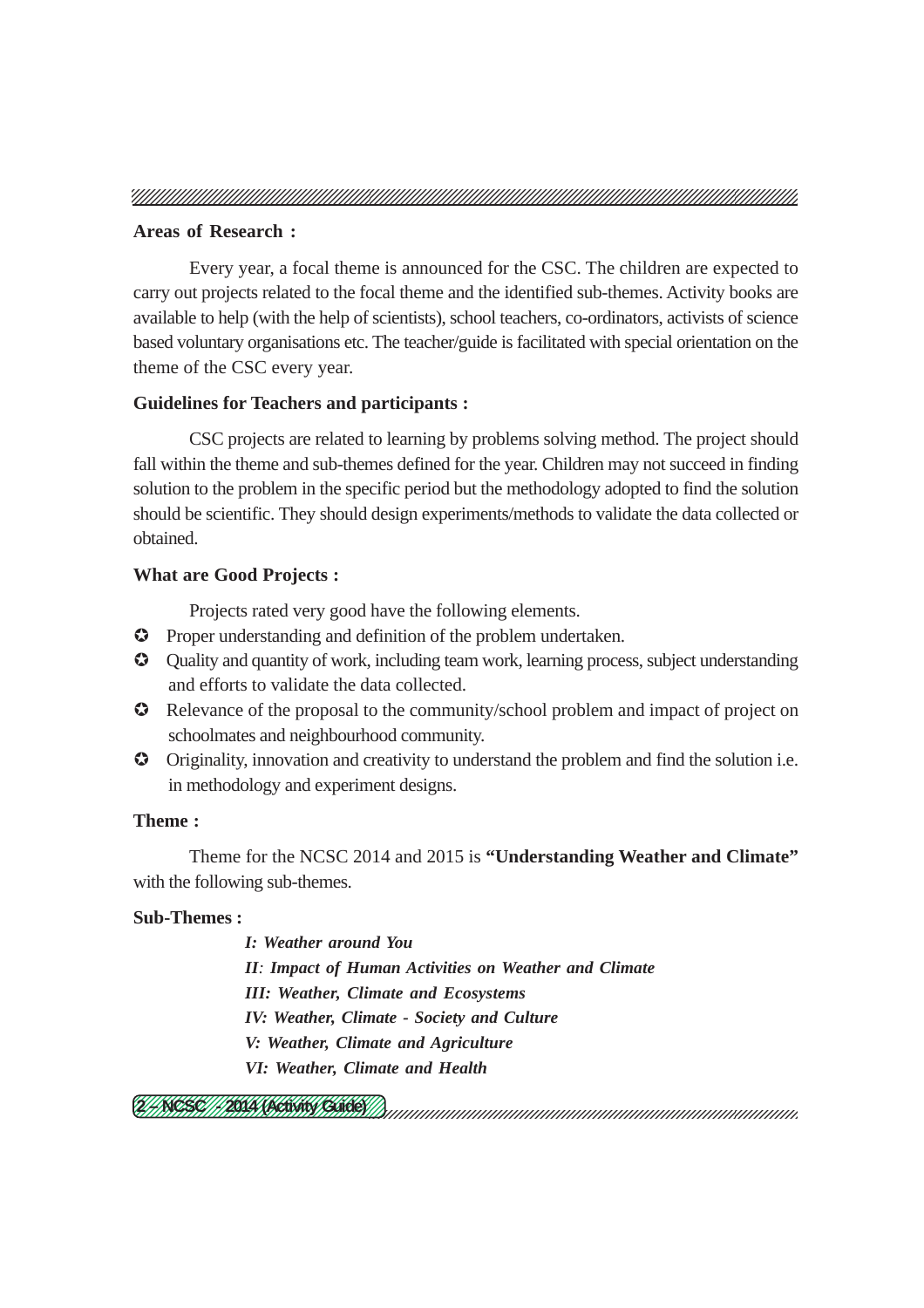#### **About Children's Science Congress (CSC)**

#### **CSC – the beginning**

The seeds of the programme of children's science congress (CSC), in the way of an exercise to carry out small research activities at micro-level were planted in Madhya Pradesh by an NGO called Gwalior Science Center. It was later adopted by National Council for Science and Technology Communication (NCSTC), Department of Science and Technology (DST), Government of India for carrying out national level activities through NCSTC-Network (a network of Non-Government and Government organizations working in the field of science popularization) as national organiser. It was a time when many of the country's crusaders of science communication were experienced with massive science communication exercise of *Bharat Jana Bigyan Jatha* and *Bharat Jana Gyan Bigyan Jatha*. It was felt that the large scale activities for developing scientific awareness among the masses are to be continued as regular activity, so, this programme was launched nationwide in 1993, under the nomenclature of National Children's Science Congress (NCSC), with an expectation that it would generate scientific temperament among the teachers and students, and spread among various stakeholders of the society. The programme of NCSC has been fruitfully conducted for the last 21 years.

#### **CSC – an overview**

Children's Science Congress is targeted to spread the concept of the method of science among the children through their project activities adopting the principle of '**Learning through doing**'. The mandate of participation is that, the children will carry out a project on a particular topic in relation to theme and sub-theme decided for the year. The study is to be carried out in the neighbourhood of the children where they live in. For this, the students form a group with their like-minded friends/classmates and the study is carried out under the supervision of a guide. It is not mandatory that a guide must be a school teacher; any person with fair knowledge of dealing with children and method of science, is considered eligible to guide the children.

The exercises of project activities, as a thumb rule, encourage the children to *explore, think, serve and wonder*. It is capable to imbibe the following temperament/quality/skill of the children:

- *Observation,*
- *Making measurement,*

12345678901234567890123456789012123456789012345678901234567890121234567890123456789 12345678901234567890123456789012123456789012345678901234567890121234567890123456789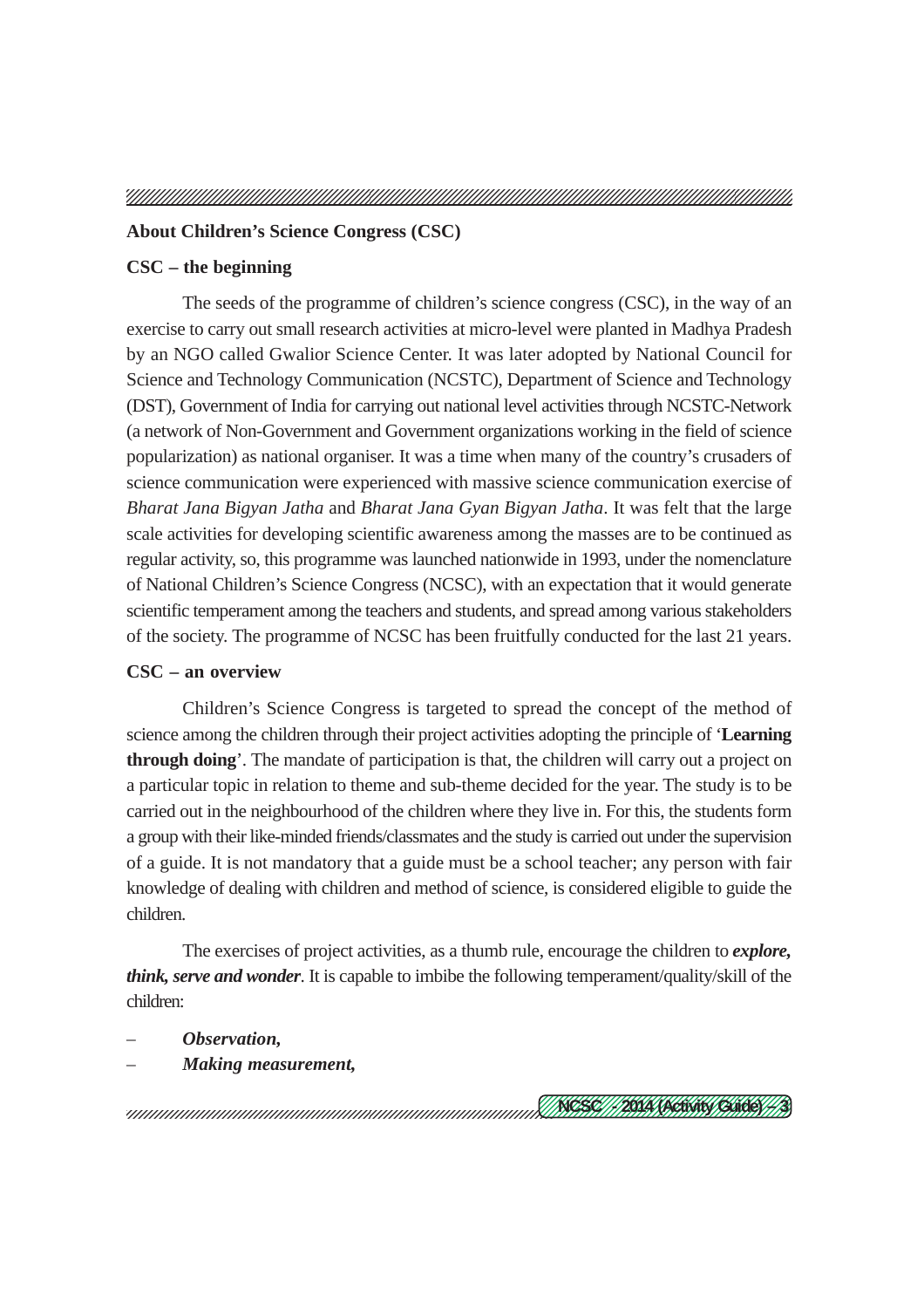- *Making comparison and contrasts,*
- *Classification,*
- *Estimation,*
- *Prediction,*
- *Interpretation,*
- *Critical thinking,*
- *Creative thinking,*
- *Drawing conclusion and*
- *Cooperative skill*

Therefore it is ideally expected that any group of children will undertake a project work with a perspective of continuous effort of questioning and experimentation.

Observation and questioning. (What ? Where ? When ? Why ? How ? Whom ?)

Do back-ground work like reading relevant literature and discussing with person having expertise on the issues of concern

Construct hypothesis (assumption)

Carry out survey and experimentation

Analyze results and draw conclusion

Hypothesis is true

Hypothesis is false or partially true

Report results

Communicate with large masses in the neighbourhood and take some action initiatives

#### **Take new initiatives**

The study may be through survey or experimentation or survey followed by experimentation. In the case of survey-based work, identification of respondent, their unit of observation, sample coverage, design of survey in relation to designing of interview schedule or questionnaire is supposed to be the most critical steps. In case of experimentation, setting

12345678901234567890123456789012123456789012345678901234567890121234567890123456789 12345678901234567890123456789012123456789012345678901234567890121234567890123456789 <u> U/WEBE///BINA NACHANN CHACK///</u>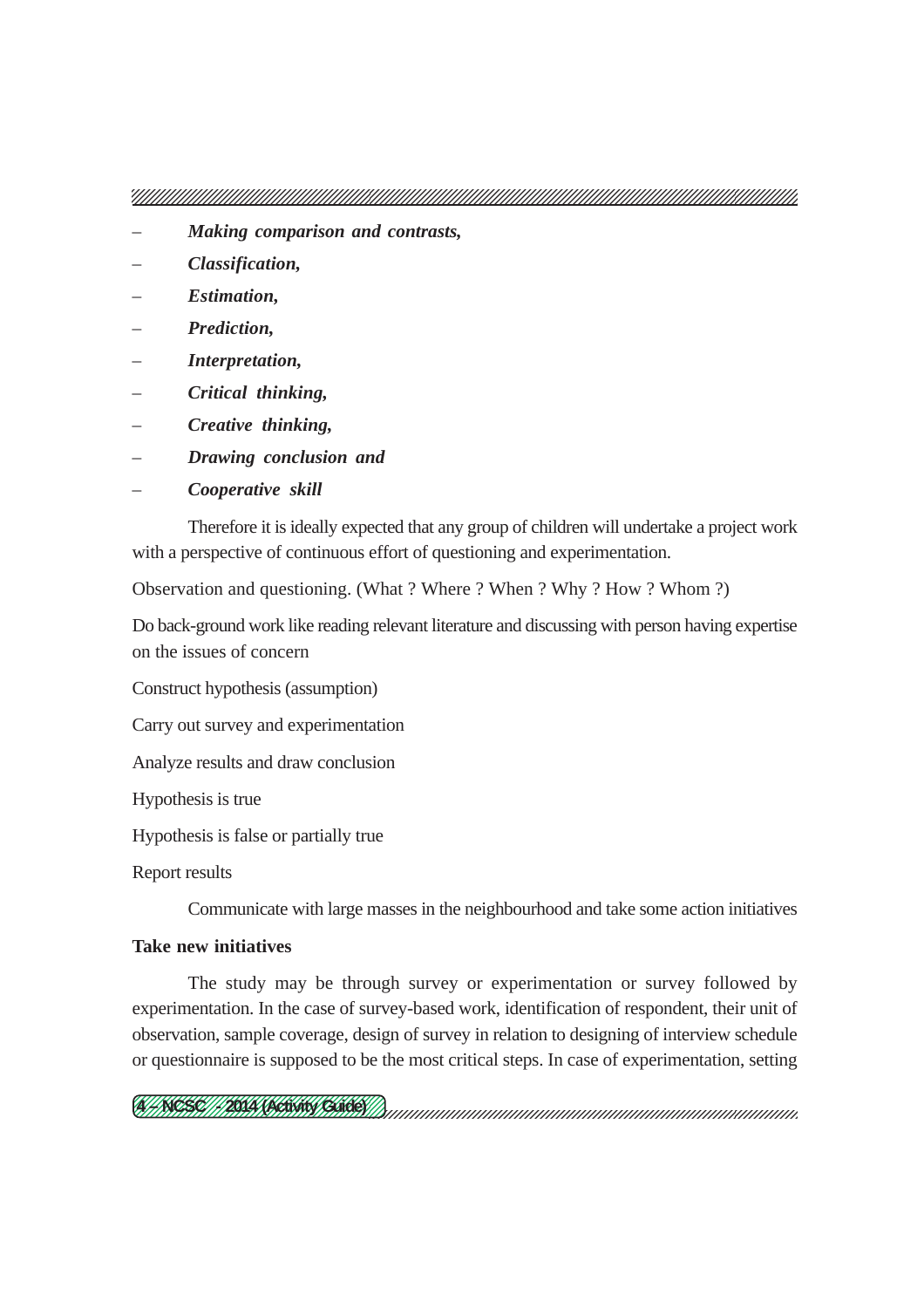the objective of experimentation, defining different parameters, identification of ideal instruments, framing of procedures/steps and control along with repetitive observation of the experiments are critical. Again in relation to issues of study, such experiment may be either laboratory experiments or field experiments.

It is expected that in course of time, the children's project will bring in lots of new information about problems and prospects of their locality along with innovative ideas to address these issues. Moreover, in the course of project work, the children may develop different new approaches of study along with the development of different instruments for their experiments. Another expectation is that the outcome of different studies will be communicated among the local populace, which in turn, helps in generating scientific temperament among the general mass.

In a nutshell, the CSC projects are simple, innovative, concerned with local issues and not merely confined to the study topic and corresponding model making.

#### **Objectives**

The primary objective of the Children's Science Congress is to make a forum available to children of the age-group of 10-17 years, both from formal school system as well as from out of school, to exhibit their creativity and innovativeness and more particularly their ability to solve a societal problem experienced locally using the method of-science.

By implication, the CSC prompts children to think of some significant societal problem, ponder over its causes and subsequently try and solve the same using the scientific process. It encourages a sense of discovery and emboldens the participants to question many aspects of our progress and development and express their findings in vernacular.

#### **Relevance of CSC in the light of contemporary educational initiatives**

The basic approach of CSC on the principle of learning through doing on the issues of children's immediate environment significantly caries the sprit and mandate of Education for Sustainable Development (ESD) of UNESCO, National Curriculum Framework (NCF,2005) and Right to Education (RTE,2009).

"A social movement along the lines of Children's Science Congress should be visualised in order to promote discovery learning across the nation, and eventually throughout South Asia." - National Curriculum Framework 2005 (NCF-2005).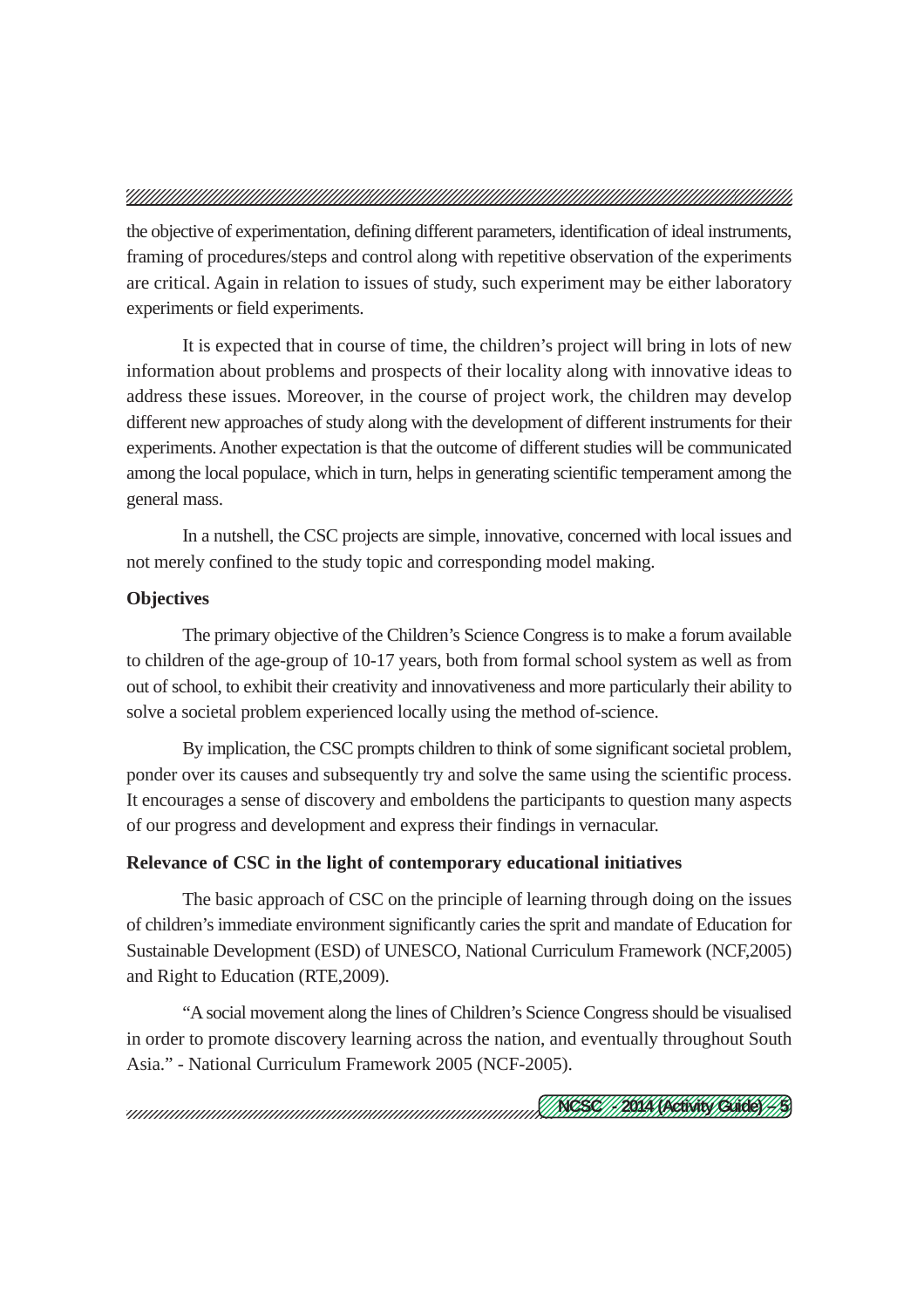The modalities and approaches of CSC cater to the five pillars of learning of Education for Sustainable Development vividly, viz. learning to know, learning to do, learning to live together, and learning to be, learning to transform one self and society (Declaration of ESD in the 57th meeting of the United Nations General Assembly in December 2002, which proclaimed the UN Decade of Education for Sustainable Development, 2005- 2014, refer – www.desd.org and www.unesco.org)

The mandate of CSC which encourage children to observe, explore, experiments and wonder through a project activities. It associated ways of participation and evaluation rightly take care of the guiding principles of the NCF,2005. Therefore, example of Children's Science Congress is rightly cited in the NCF documents under executive summery section, page ix (http://www.teindia.nic.in/Files/NCF-2005.pdf) .

Similarly CSC activities also helps in materializing the approach of learning as framed in the Right of Children of Free and Compulsory Education (RTE) Act, 2005.

More over the CSC activities, since 1993, has catered to many of the approaches and priorities of science education visualized in the National Programme of Sarva Siksha Abhiyan (SSA) (refer SSA framework, htp//ssakarnataka.gov.in/pdfs/aboutus/ssa\_framework%20.pdf) and Rastriya Madhamik Siskha Abhiyan (RMSA) ( refer - http://www.educationforallinindia.com/ rastriya-madhymic-shiksha-mission-RMSM.pdf).

#### **Eligibility of participants**

- Two age groups of children cited already (lower/upper).
- A group of children not exceeding five, can do the project –study under a teacher guide.
- A child scientist, who had already presented as a Group Leader at the National Level in one age-group, can act as a co-worker in the subsequent year, in the same age group (lower / upper).
- Parents, whose child would participate in the Children's Science Congress in the ensuing year, should not hold any portfolio in the organizing committee of the CSC conducted at any level.

#### **Modalities of participation**

Formation of a group with like minded friends and selection of group leader Choosing a guide. Selection of topic/issues for study in relation to Focal theme and sub-theme. Framing design of the study, selection of field study area (local area) and preparation work plan

12345678901234567890123456789012123456789012345678901234567890121234567890123456789 12345678901234567890123456789012123456789012345678901234567890121234567890123456789 <u>CHNESCH PONA NACHANN CHACH IN</u>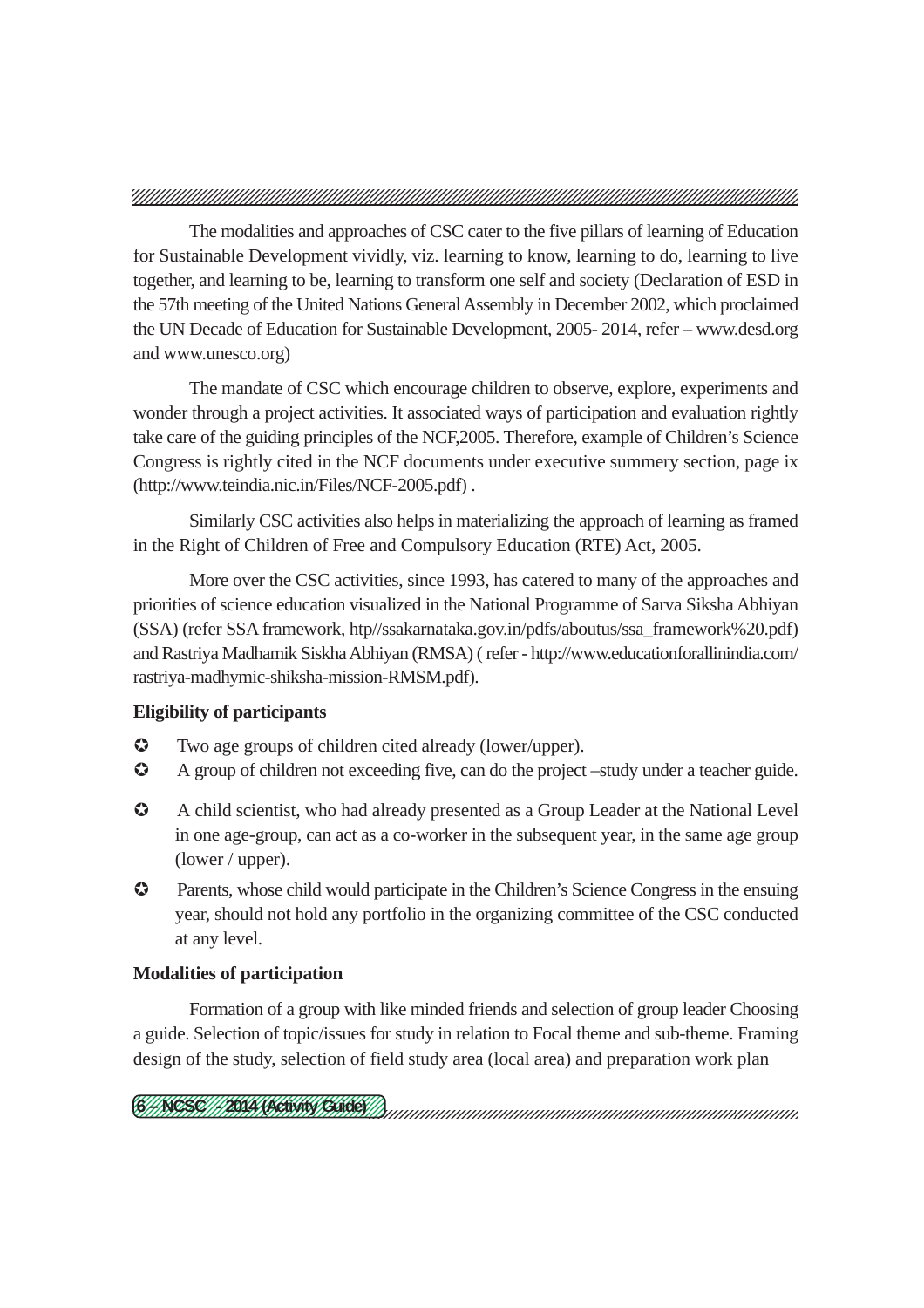**Carry out the study** (field observation, field study, field or laboratory experiment or both) and collection of primary and secondary data , compilation and validation of data, data analysis , interpretation and framing of results.

Registration for block/district level (by filling up the form)

Writing report and preparation of posters for presentation

Submission of report for block/district level

Presentation at block/district level (from where selection will be there for state level than state to national level on the basis of the merit of the project)

Following are major steps involved for participation in the NCSC.

#### **Nature of CSC Project**

The CSC projects are:

- Innovative, simple and practical;
- Representing teamwork;
- Based on exploration of everyday life-situations;
- Involving Experimentation and/or field based data collection;
- Having definite outputs, arrived through scientific methodology;
- Related directly to community work in the local geographical area;
- Having follow-up plans.

The Project may follow the steps of **SMART** approach

- **S Specific** The subject/issues of study must be specific
- **M Measurable** The issues of study must be measurable in quantitative/qualitative forms so that component of comparability is maintained
- **A Appropriate -** The topic must be appropriate to focal theme and subthemes, along with field study area, methodology must be appropriate to nature of the issues considered for the study,

12345678901234567890123456789012123456789012345678901234567890121234567890123456789 12345678901234567890123456789012123456789012345678901234567890121234567890123456789 <u>(INCSCI/IBACACAAN CAACA/ID)</u>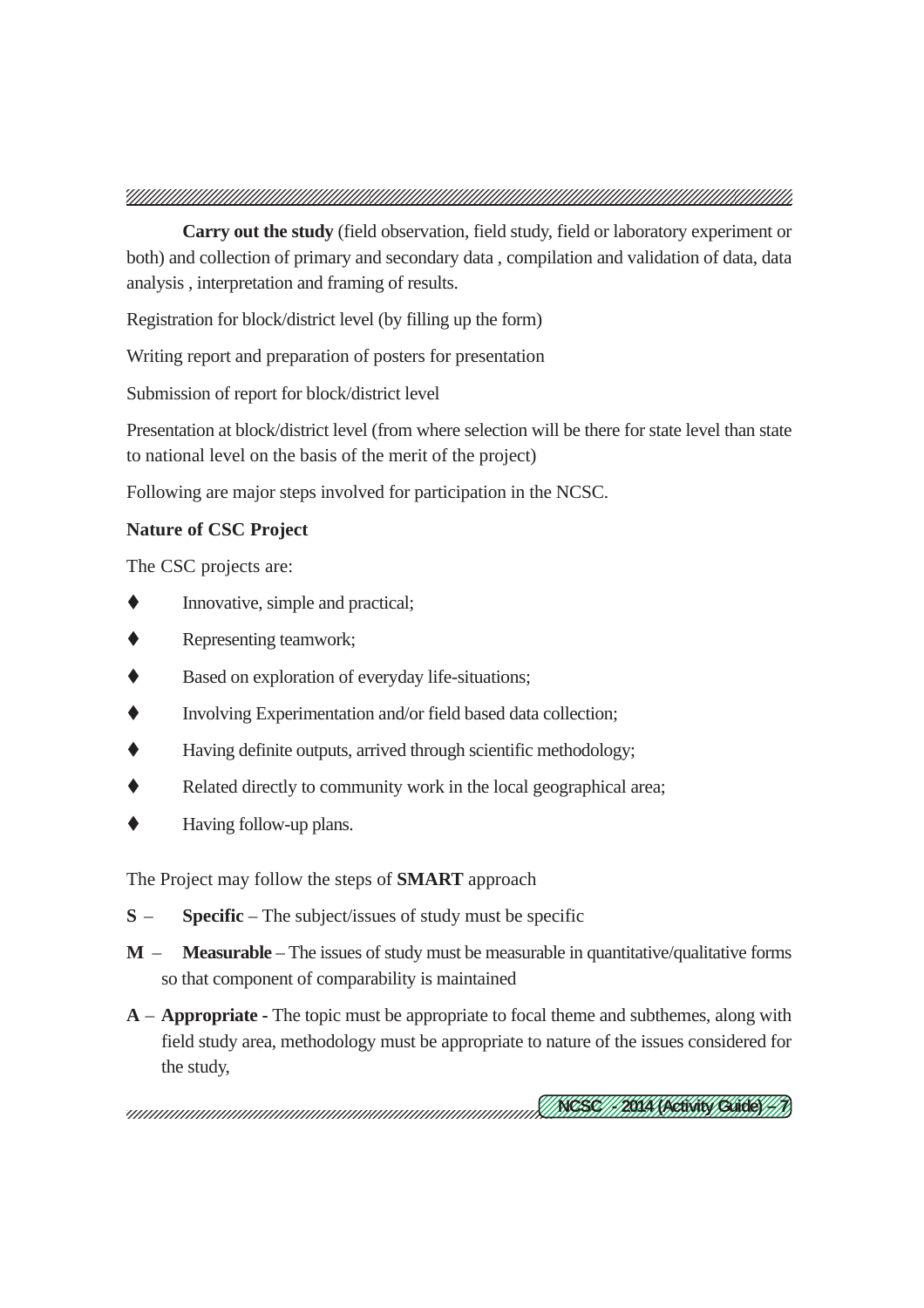- **R Realistic The issues of the study must be realistic along with the methodology adopted for the purpose**
- **T Time bound** study must be carried out in limited time frame. The project activities may not destabilize normal activity schedule of the Child.

Prototype model or functional models are only encouraged to use in project presentation if issues and methods of study really demands for it.

**Log-Book-** *Proper work diary has to be maintained while carrying out the project work. The day-to-day activities has to be neatly noted in the form of a logbook, and should be submitted with the project report at the time of submission. All the details, such as Project title, name of the group leader etc should be written clearly on the cover.*

#### **Structure of the project report**

The structure of project report of CSC is as follow

- i. Cover page must incorporate
- Title of the project
- Name and address of Group leader and co-workers
- Name and address of guide
- ii. Form  $-A$  (Registration form)
- iii. Abstract in 250 words (one copy in English)
- iv. Contents- list of chapter with detail heading and sub-heading, list of table, chart, maps, etc. along with references against page numbers
- v. Introduction- description on background of the study
- vi. Aims and objectives of the study
- vii. Hypothesis
- viii. Need statement
- ix. Work plan
- x. Methodology

12345678901234567890123456789012123456789012345678901234567890121234567890123456789 12345678901234567890123456789012123456789012345678901234567890121234567890123456789 <u> CHRESCH PONA NACHANN CHACH IN</u>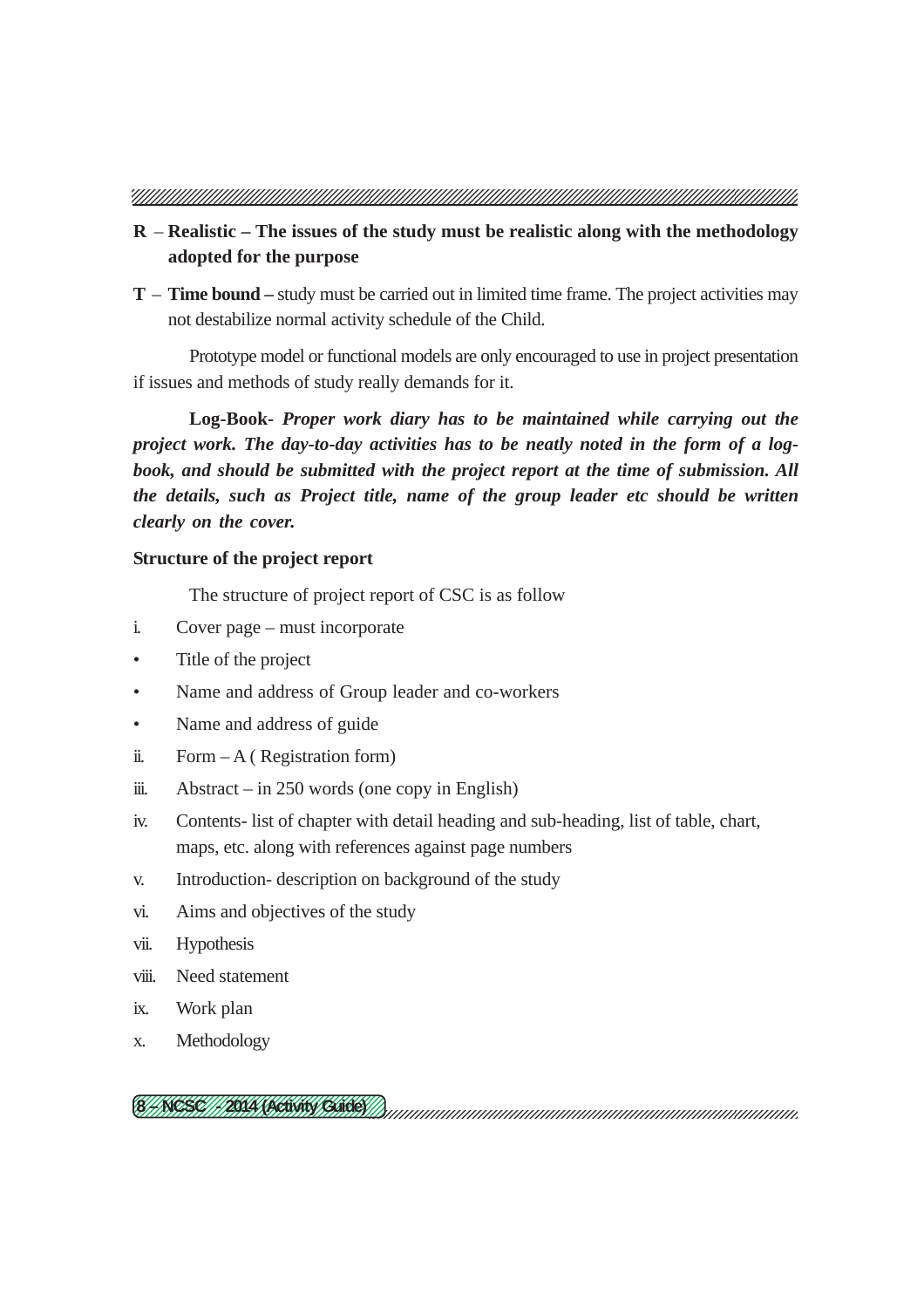- xi. Observations
- xii. Data analysis and interpretation
- xiii. Results
- xiv. Conclusions
- xv. Solution to the problem
- xvi. Future plan
- xvii. Acknowledgement
- xviii. References

The word limit for the written report for the lower age group is 2500 and that for the upper age group is 3500. The written report can be substantiated by including limited number of photographs, sketches, illustrations and/or drawings, etc.

#### **Oral presentation:**

Oral presentation at the technical sessions of the congress is a very important component of the entire process. Effective communication during briefing the issues of study, its objectives, and methodology adopted for the study, important observation and findings, vital aspects on the way and approach to solve the problem or address problems is a very critical part of the exercise. Because only 8 minutes time is allotted for the purpose. Therefore, one has to plan pragmatically for the purpose. Children can use 4 different posters (which is mandatory) along with visuals through over head projector or LCD projector for the purpose. Poster must be prepared on 55 cm x 70 cm (21.6" x 27.5") drawing sheets (i.e. chart papers).

The posters should contain information on (1) The project title, (2) Names of the group members, (3) Objectives, (4) Map of the area, (5) Methodology, (6) Results, (7) Conclusion, (8) Solution to the problem. Depending upon the nature of the project the poster may or may not have a map and/or results.

#### **Different level of Congress**

Children's Science Congress is organised in three levels where the child scientists and their project works are screened under common evaluation criteria. The evaluation of the project is done for its innovativeness, simplicity and practicality. On the basis of the merit the project is selected for the next level. The three levels are as follows: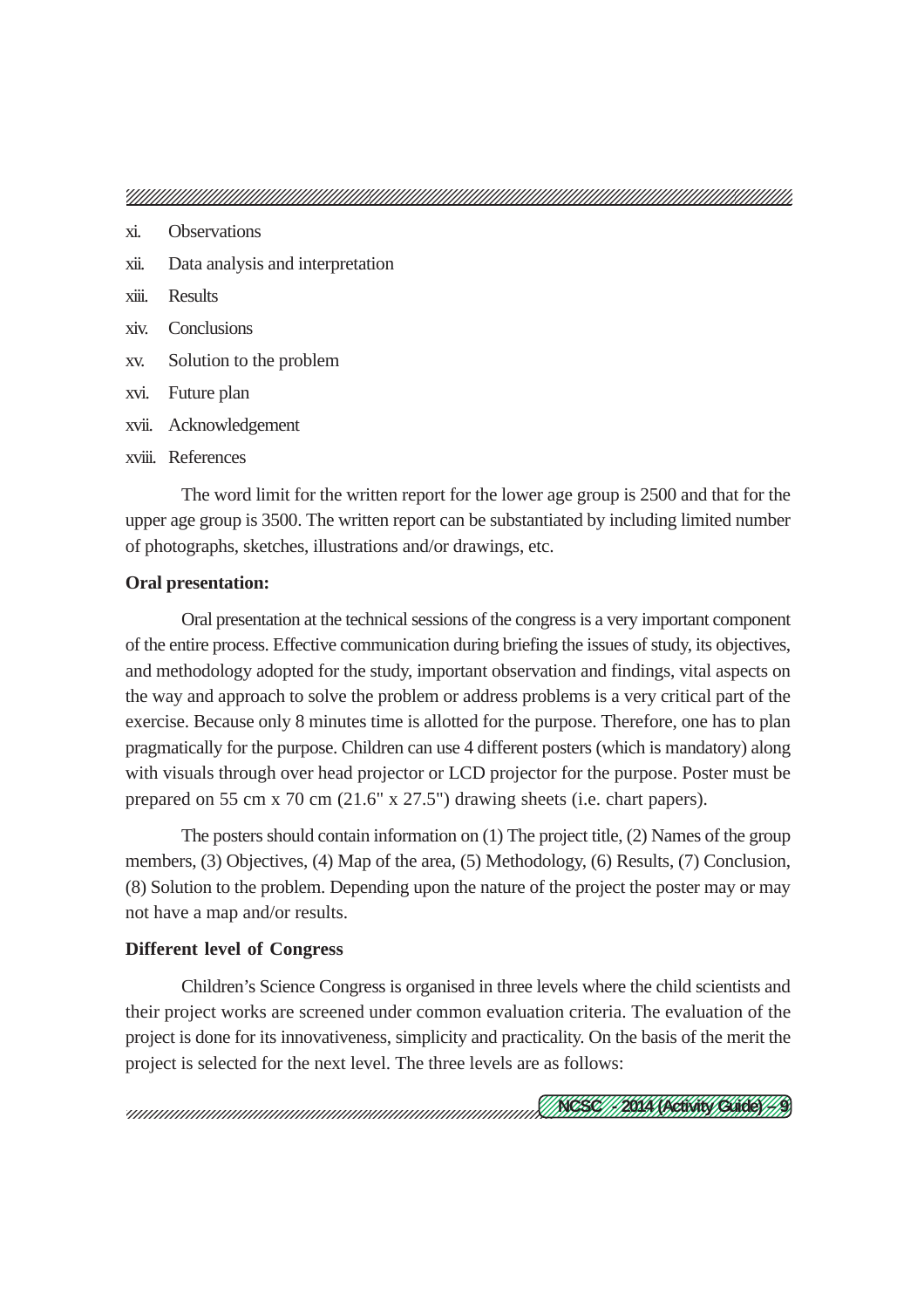- **C** Block /district level
- **C** State level
- $\Omega$  National level.

The District/Block level Congress is the first level in which projects are screened for presentation at the State level Congress.

The selection ratio of Lower age group to Upper age group should be 2:3.

#### **Tentative Activity Schedule**

- Selection of subjects and activity for registration of teams : June-August
- Working on the project : About two months
- District level Congress : September October
- State level Congress : October
- National level Congress : 27-31 December

#### **Approaches of Evaluation**

The innovative ideas and scientific methodology are the basis of a good project but one has to prove his communication skills also to make others listen and understand his findings. For doing this, a total cooperation in the group is a must. Accept positive criticism within the group or even from outside and improve the work plan. This will bring award and recognition.

#### **Evaluation Criteria**

- i) Originality of idea and concept :
- ii) Relevance of the project to the theme :
- iii) Scientific understanding of the issue :
- iv) Data collection :
- v) Analysis :
- vi) Experimentation/Scientific study/validation :
- vii) Interpretation and Problem solving attempt :

12345678901234567890123456789012123456789012345678901234567890121234567890123456789 12345678901234567890123456789012123456789012345678901234567890121234567890123456789 (TO//NGSC///2014/REWAY/GUIDE)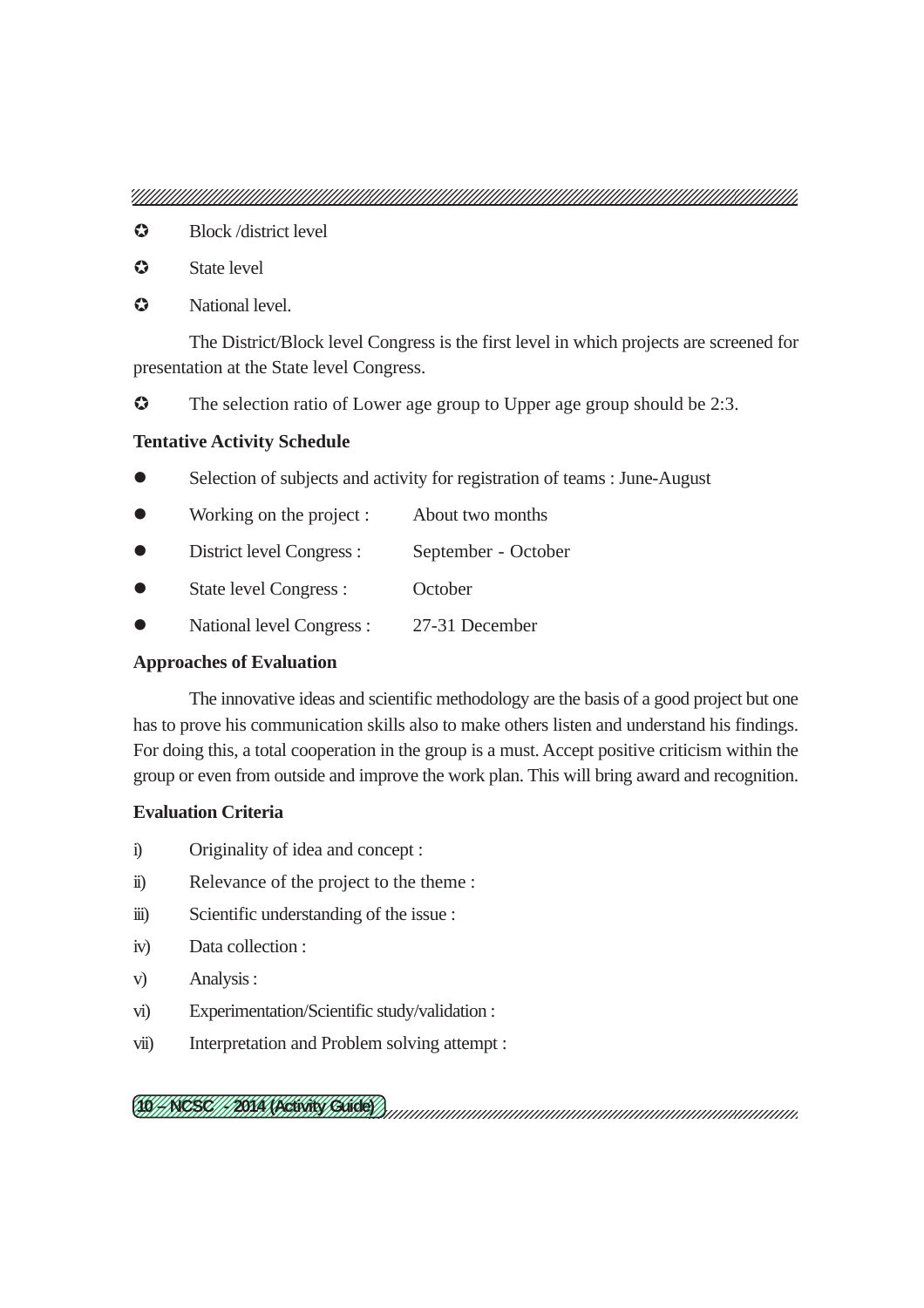- viii) Team work :
- ix) Background correction (Only for District level) :
- x) Report and Presentation :
- xi) Follow up Action Plan (Only for State and National levels) :
- xii) Improvement from the previous level (Only for State and National levels):
- $xiii)$  Additional page(s):

#### **Evaluators**

- i) Evaluators may please note that the participating children are budding scientists with limited access to knowledge centres and so the evaluators should provide them with constructive inputs and positive feed-back.
- ii) Evaluators should appreciate their honest work as a guiding light for future endeavours of the child scientists.
- iii) Evaluators should evaluate the projects on the basis of subject matter and scientific content.
- iv) Evaluators should avoid any sort of distraction to the child scientists. They may make efforts to know what the child scientist know about the subject area.

The word limit for the written report for the lower age group is 2500 and that for the upper age group is 3500. The written report can be substantiated by including limited number of photographs, sketches, illustrations and / or drawings, etc.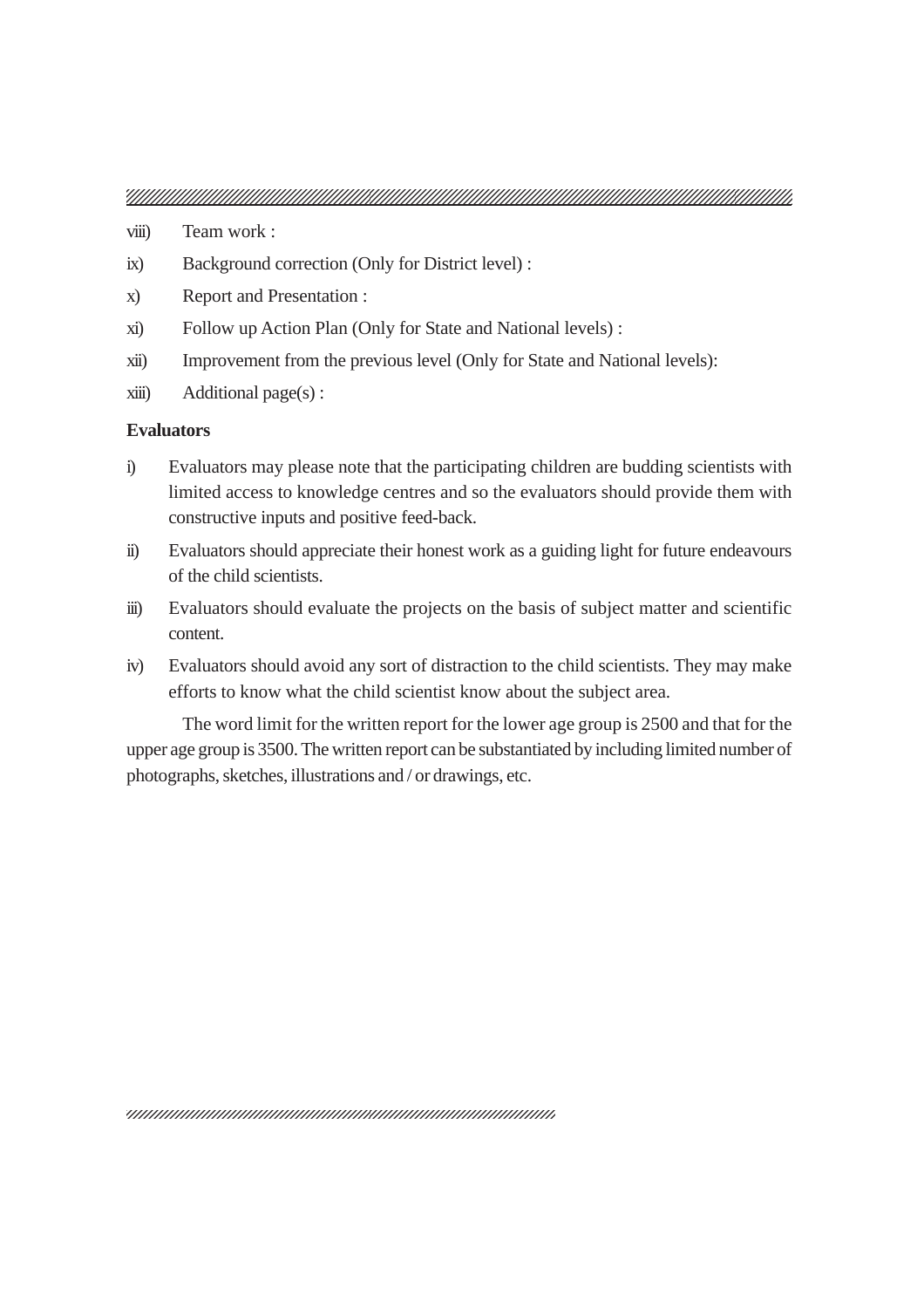### **22nd NATIONAL CHILDREN'S SCIENCE CONGRESS 2014**

#### **Focal theme and Sub-theme**

#### **Focal theme: "Understanding Weather and Climate"**

Weather is the instantaneous state of the atmosphere, or sequence of states of the atmosphere with time, which can be defined as the condition of the atmosphere at any given time and place. Climate, on other hand, is the average as well as variability of weather conditions prevailing in an area over a long period of time. It is known as the Statistics of Weather.

Precipitation, temperature, humidity, atmospheric pressure, and wind are the important elements of weather and climate. It is the result of the interaction of four basic physical elements- the Sun, the Earth's atmosphere, the Earth itself, and natural landforms on the Earth's surface.

The geographical situation of any locality/area/region in relation to its latitudinal and longitudinal position, altitude, distribution of land and water, relative location from water bodies, surface cover (viz. vegetation/snow/rocks etc.) are some of the natural factors that influence the weather and climatic condition of that particular location.

Moreover, weather and climate are among the key factors that determine the nature, condition, and pattern of natural resources (e.g. water, soil, flora, and fauna). State of temperature, humidity, and precipitation in temporal context in a year determine season and climatic condition in long temporal context. These are responsible for determining the forms of water, soil-forming processes and creating support systems for floral growth; which again determine the faunal composition. These natural resource bases along with weather and climate determine our way of life (viz. occupation, housing, food habits, dress style, transportation, etc.). In totality, weather and climate form the base of the economy and culture of that area. In this perspective, any significant change in weather and climatic condition creates serious impact not only on natural resources but also on the biosphere as a whole, including human life.

Scientists have studied global climate change patterns, apparent from mid to late  $20<sup>th</sup>$  century onward, attributed largely to increased levels of atmospheric carbon dioxide produced by uses of fossil fuels and other green house gases. Averaged over all land and ocean surfaces, temperature has increased by **roughly 1.53°F (0.85ºC) from 1880 to 2012,** according to the Intergovernmental Panel on Climate Change (the IPCC's *Climate Change 2013: The Physical Science Basis,*

12345678901234567890123456789012123456789012345678901234567890121234567890123456789 12345678901234567890123456789012123456789012345678901234567890121234567890123456789 <u>(TU//NGSC///2014/REWAY/GUIOF)</u>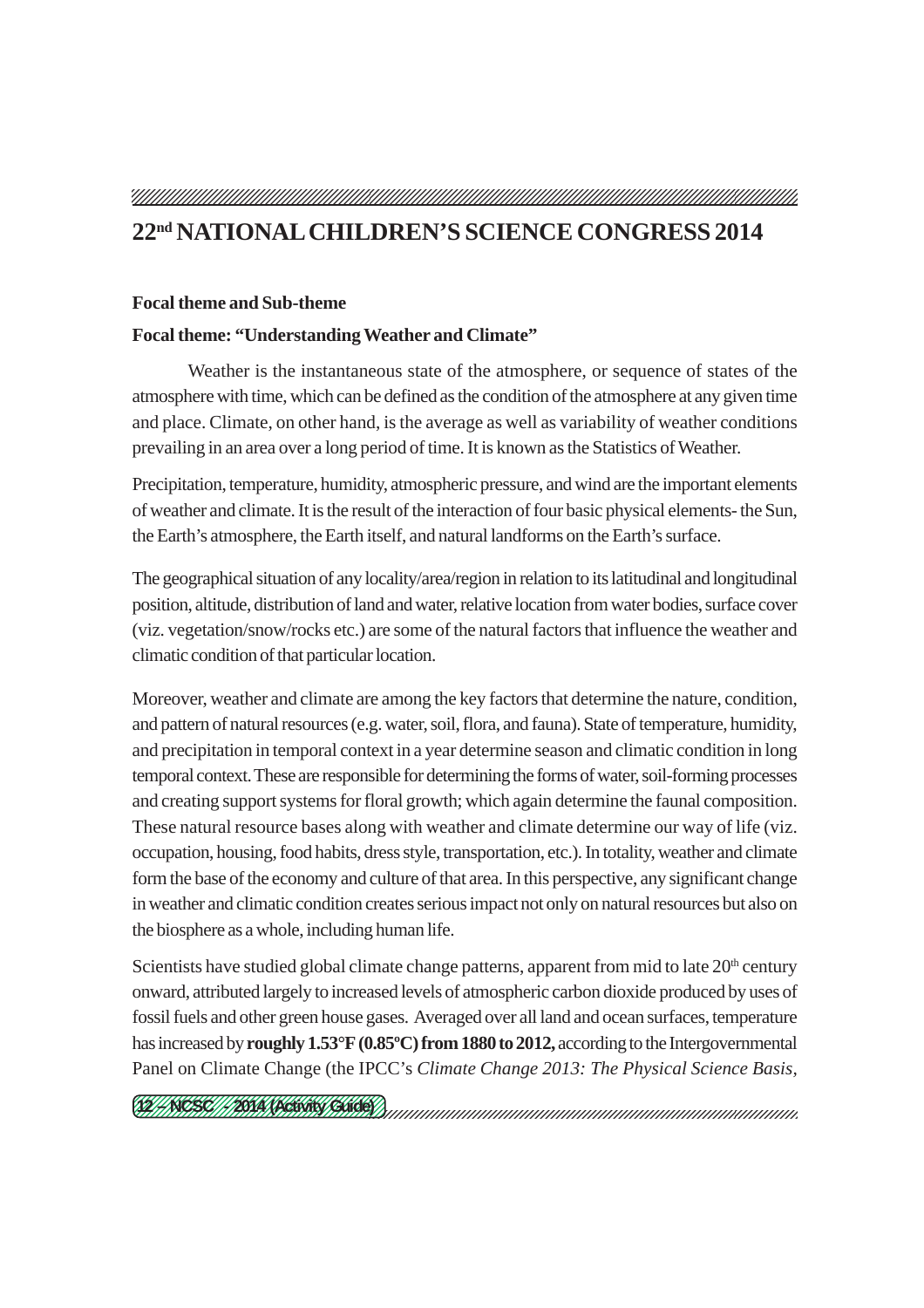Summary for Policymakers, Page 5). This climate change is considered as one of the most important global environmental challenges being faced by humanity today, with its implication on natural ecosystem, food production systems, fresh water supply, health and weather related calamities.

India's weather and climatic conditions are naturally controlled by her geographical location (i.e. its latitudinal and longitudinal extents) and the conditions along her boundaries. (Himalayan ranges from northwestern to northeastern corner in the northern side, existence of Indian Ocean and Arabian Sea as well as Bay of Bengal in southwest to southeast). The country also encompasses the Western Ghats, which is one of the 34 Biodiversity hot-spots of the world; extending along the West coast of India from the Vindya Satpura ranges in the North to the Southern tip of the peninsula to a stretch of 1,600 km, receiving an average of nearly 6000 mm of rainfall every year.

The latitudinal and longitudinal extension within the country has greater implication on variation of solar days or sunshine hours from east to west, which is one of the fundamental factors regulating weather and climatic variations in the country. Further, within the country, there are variations in distribution of land and water, altitudinal differences, vegetation type and coverage. All these together have given rise to six different climatic zones and twelve agro-climatic zones.

However, these climatic and agro-climatic zones are facing serious problems of various kinds due to the impact of climatic/ weather changes. For more than a decade, weather and climatic anomalies are taking place in all the agro-climatic regions of the country. Moreover, winds during monsoon mainly control Indian climate; highly influenced by the summer monsoon. But in the last few decades, onset of monsoon over India is changing resulting in variations in the amount and distribution of rainfall.

In this context, there is a need to have proper understanding of weather and climate and its changes, mainly oriented towards different aspects, factors, and attributes of weather and climate along with their implications on the natural ecosystem and on the way of life of living beings. At the same time, focus on climate change aspects, including mitigation and adaptation are also strongly recommended.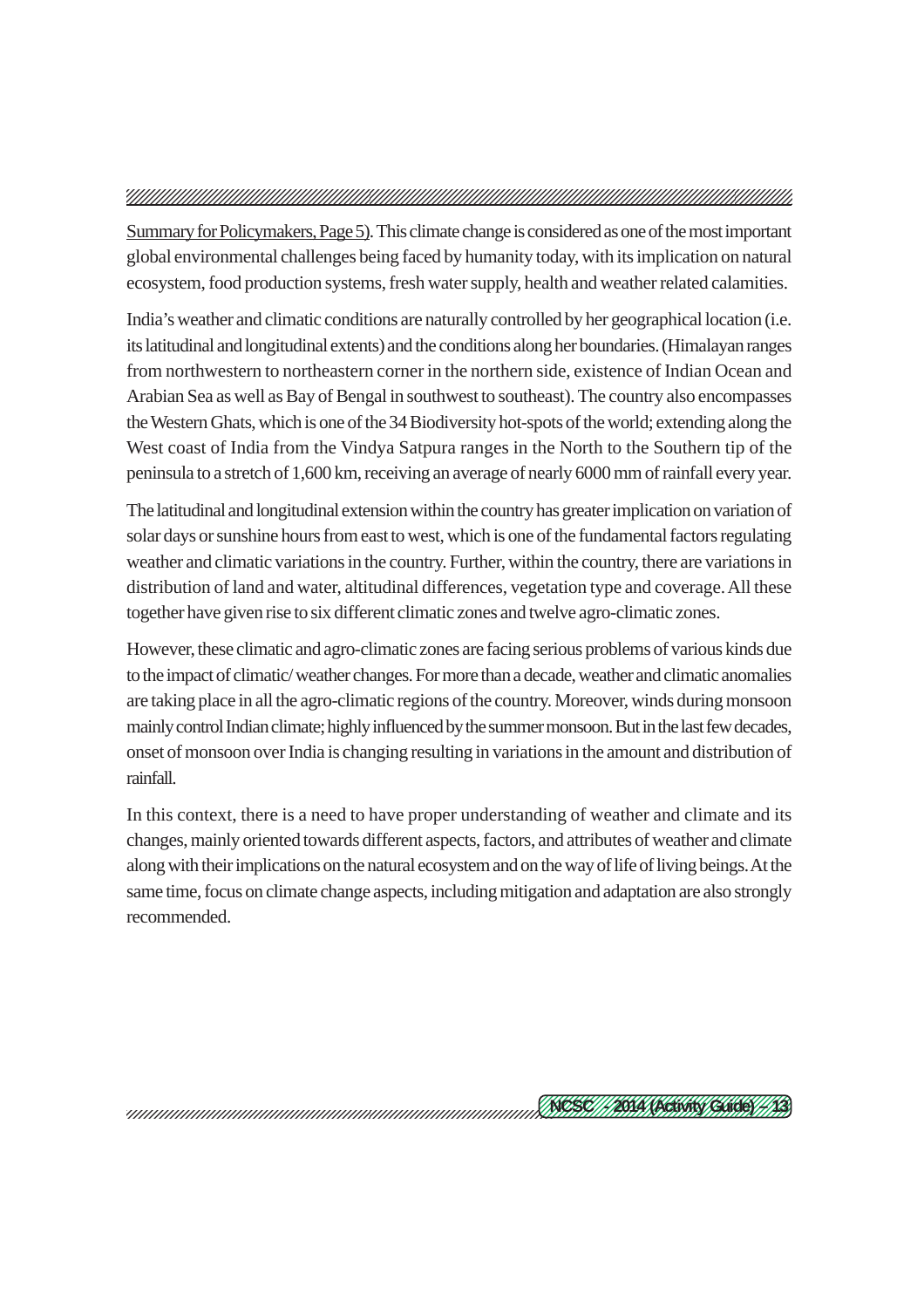#### **Sub-themes:**

#### **I: Weather around You**

Weather is the immediate physical environmental spur and situation we face in our day-to-day life and it influences our decisions, like what to eat, what to wear, where to live, etc. However, rarely do we make a systematic effort to understand it better. Therefore, systematic approach for understanding weather of a locality/area will be the main concern of this sub-theme, which can help the children to make their decisions more precise and pragmatic, particularly adjusting with the weather conditions.

Such systematic studies can be carried out through methodological approaches of observation, measurement of weather attributes (like temperature, daily sun shine hours, humidity, wind, precipitation, etc along with other elements like presence of gaseous components, suspended solid particles, etc), analysis of collected information and results of measurement followed by forecasting and interpretation of findings and correlating the same with decision making context and processes. In doing so, children can also design and develop their own tools and instruments for measurement and analysis. However, there are many sources where daily weather information are available (like website of Indian Meteorological Department, News Paper, TV /Radio weather bulletin, etc), one can go for comparison of the collected with available information from such sources; time period based trend analysis and its impact in local context, etc.

Instead of simple information collection from secondary sources, analysis of long-term trends or some experimental and field based measurement of components must also be there in such study. Such trend analysis will make children understand the difference between weather and climate.

#### **Components**

The experiments would involve, *inter alia*, observations, measurements of different parameters of interest. The observations would push the child to integrate and synthesise the data into a set of linked proposals(hypotheses). The child would, ideally, at the end of the experiment, come up with a conclusion based on evidence which will be of some consequence. The component/ parameter/aspects that could be studied are:

- Temperature [maximum, minimum, average]
- Atmospheric pressure

<u>(TA//NEZE///2014/REWAY/CWOOY)</u>

12345678901234567890123456789012123456789012345678901234567890121234567890123456789 12345678901234567890123456789012123456789012345678901234567890121234567890123456789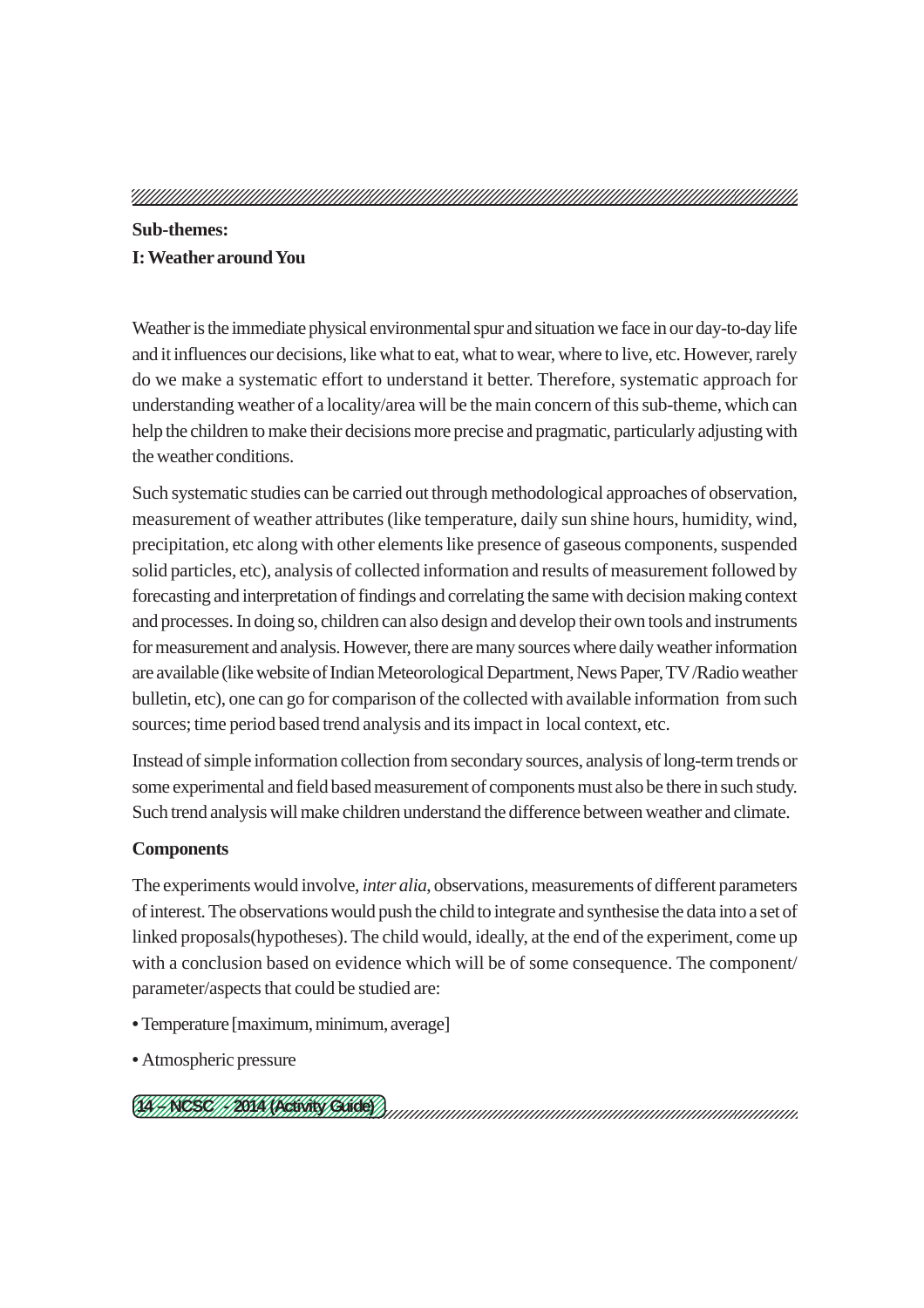- Wind Speed and wind directions
- Relative Humidity
- Clouds
- Quantum, Intensity and Frequency of Rain
- Lightning, thunder, rainbow
- Water level [in wells, ponds]
- Evaporation from surface water
- Fog, mists and smog and dew
- Response of Plants and insects to weather
- Predicting weather from plants and animal behavior
- Emergence of diseases

#### **Project Examples**

Making simple measuring devices and using and validating them

- Calendar onset of major events such as monsoons
- Making a Rain Gauge ; Human hair hygrometer

*Measuring wind speed and direction*

- How to measure speed?
- Why is direction important

#### *Measuring temperatures*

- Maximum, minimum and average temperature
- Shade or open
- What is the "hottest month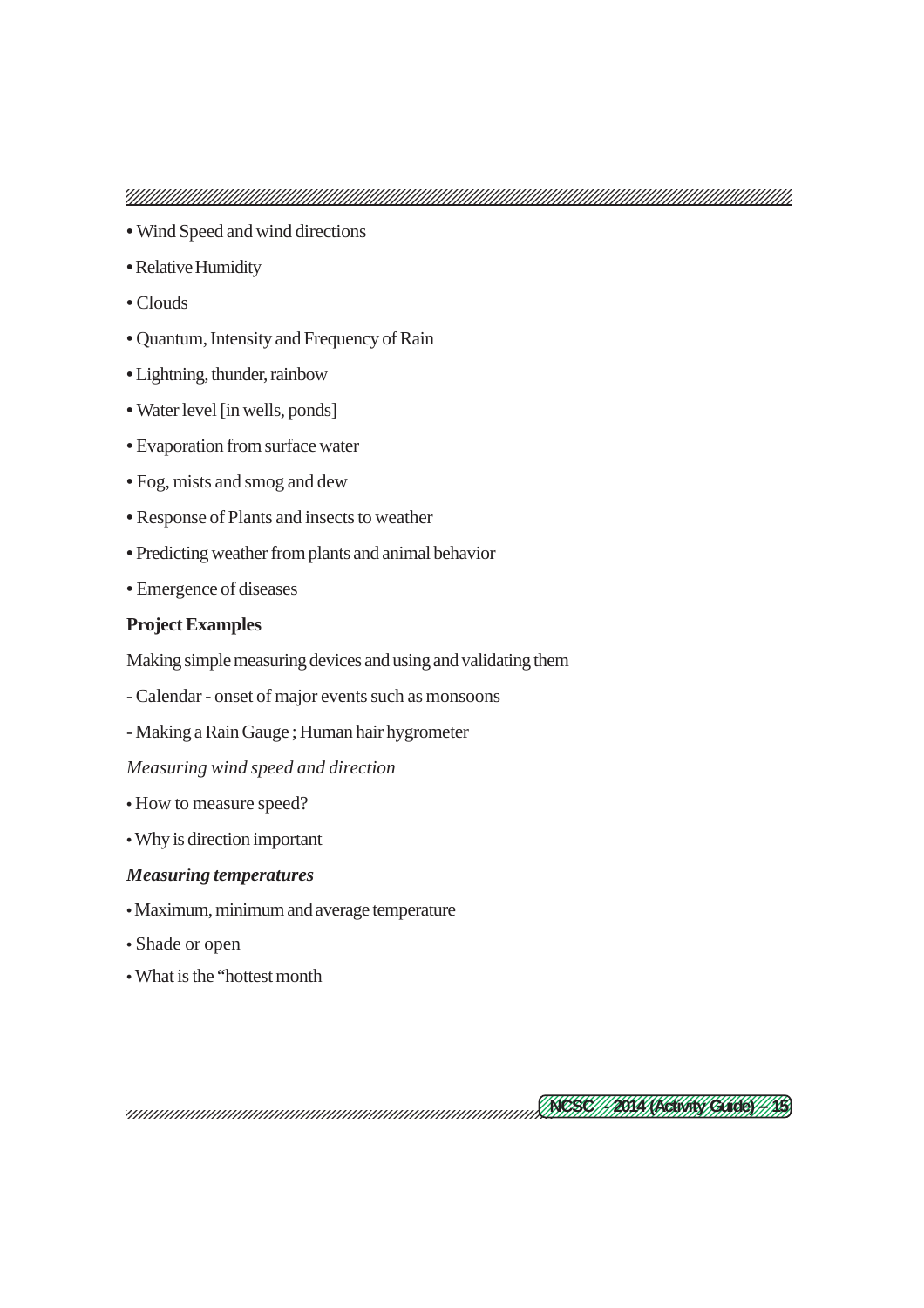#### **Other Suggested Projects**

- 1. Studies on micro climatic variations in different eco systems in your study area.
- 2. Analysis of monsoon rainfall of past and present period for your locality.
- 3. Setting of low cost weather station and analysis of data generated and comparison with weather station data for your area.
- 4. Studies on wind speed and direction in various sites of your locality in relation to weather data.
- 5. Establishment of micro meteorological stations with local, low cost, available assets to observe and study the weather of a particular catchment area/locality and compare the data with secondary data from weather stations.
- 6. Study of landslides mapping vulnerable points, reasons thereof for, study of exotic and indigenous plant species on landslides and correlating the various factors leading to landslides
- 7. Study of weather pattern and shifting monsoons and other phenomenon with consultations with elderly people and correlation with historical data as well as measurement current weather parameters.
- 8. To study the variations of local weather conditions influenced by topographical features.
- 9. Analysis of rainfall trends (if possible probability of occurrence)
- 10. Moisture availability in a locality in different seasons

#### **II**: **Impact of Human Activities on Weather and Climate**

Human population has been growing in geometrical proportion in the last two centuries. Growing population and increasing consumption of goods and services per head after the industrial revolution requires in increasing manner environmental resources (life support systems like air, water, and soil and other natural resources) for its survival and sustenance. The pressure on these has also influenced the weather conditions and climate locally and globally. The growth in agriculture, animal husbandry, fisheries, urbanization, transportation, deforestation, and industrialization causes

#### <u>(HANGSHI) | HAN NACHAR (SURCY)</u>

12345678901234567890123456789012123456789012345678901234567890121234567890123456789 12345678901234567890123456789012123456789012345678901234567890121234567890123456789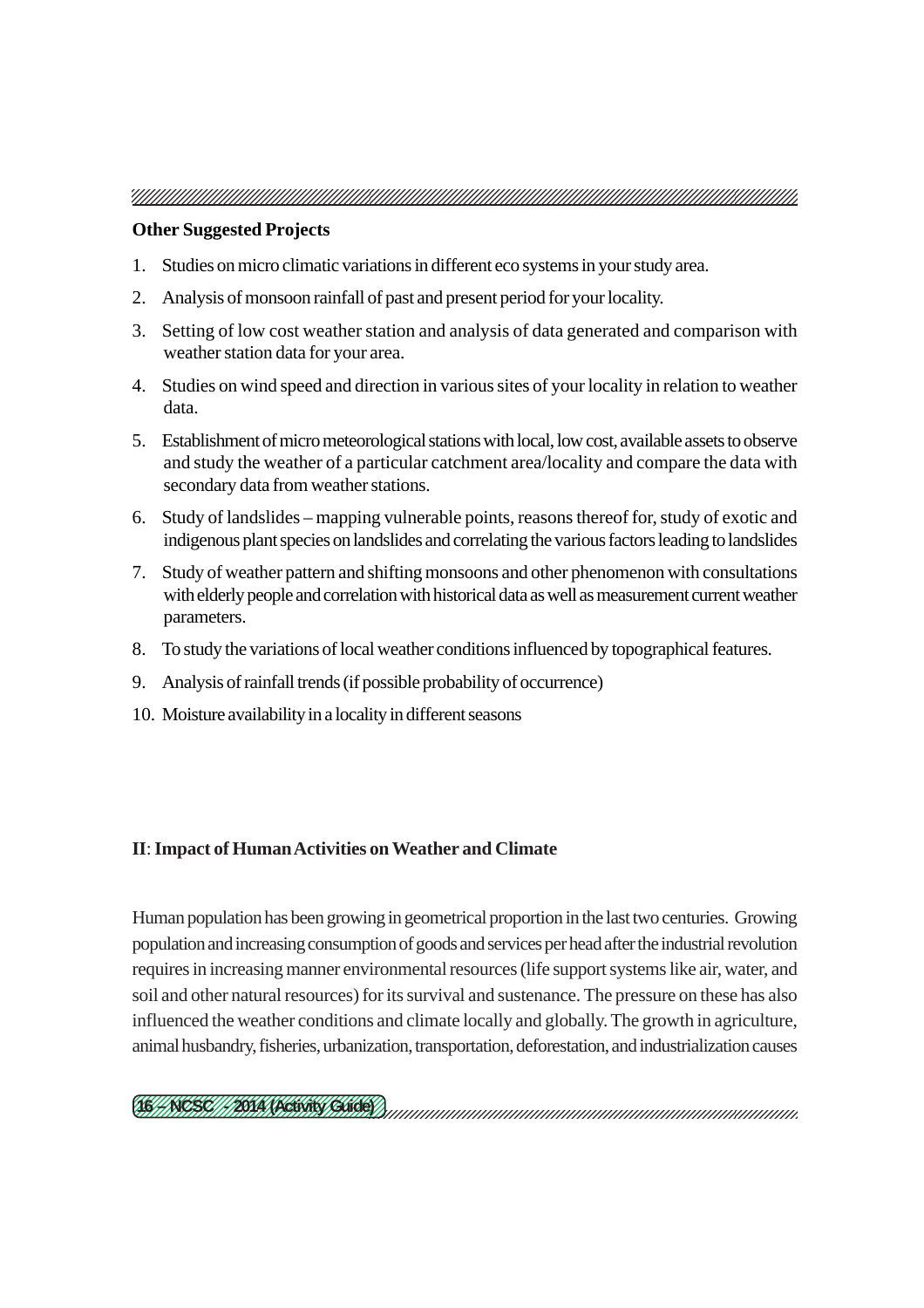changes in land use and bio-geo-chemical cycles. Exploration and utilization of energy sources for the increasing demands of the growing society pump in large quantities of green house gases to the atmosphere causing global warming.

At the first level, children need to understand what greenhouse gases (GHG) are and how they allow the radiated heat of the Sun to come through at high temperature, but do not let the return radiation from earth at lower temperature to pass through easily. Children also should know how the warm blanket around us keeps us comfortable at the current earth's temperature, instead of freezing us to death at an average minus  $15^{\circ}$ C. There is also a need to understand the Carbon cycle, the manner in which Carbon Dioxide, the major GHG cycles between the earth and the atmosphere.

At the second level they need to understand that the trend has become clear in recent years that climate – the long term weather pattern – is changing, and changing so rapidly, that life forms on earth including humans face a huge challenge in adapting to this change. (The last time the earth heated up by  $2^{\circ}$ C, coming up to the current level from the ice age, it took 18,000 years. It is now set to go up by another  $2^{\circ}$ C within a matter of 200 years.)

The third aspect to realise is that this rapid increase is caused entirely by human activity – the activity of digging up millions of years of energy buried deep inside earth in the form of carbonaceous fuels, coal and oil, burning them in increasing quantities each year and sending up carbon dioxide, ever since the industrial revolution. This changing lifestyle has also resulted in other GHGs too going up in increasing quantities.

Children need to be made aware of the results of this human induced climate change such as weather disasters, disease spread, heat stress, drought, water shortage, crop yield decline, sea level rise, large scale migration and such other.

Children are expected to observe and analyze the human activities which contribute to weather and climate changes in their locality and they can review the situation, scientifically logically, design and propose alternatives to improve the human life as well as control reduce the negative impacts of human activities on weather and climate. Children also need to look at the impacts of human induced climate change or weather and climate related disasters like drought, cloudburst, landslide , flood, thunderstorm, cyclone, etc, which in turn could be linked to disease spread, stress due to heat and cold waves, water shortage, crop yield decline, crop loss, weather and climate induced migration, refugee situations etc.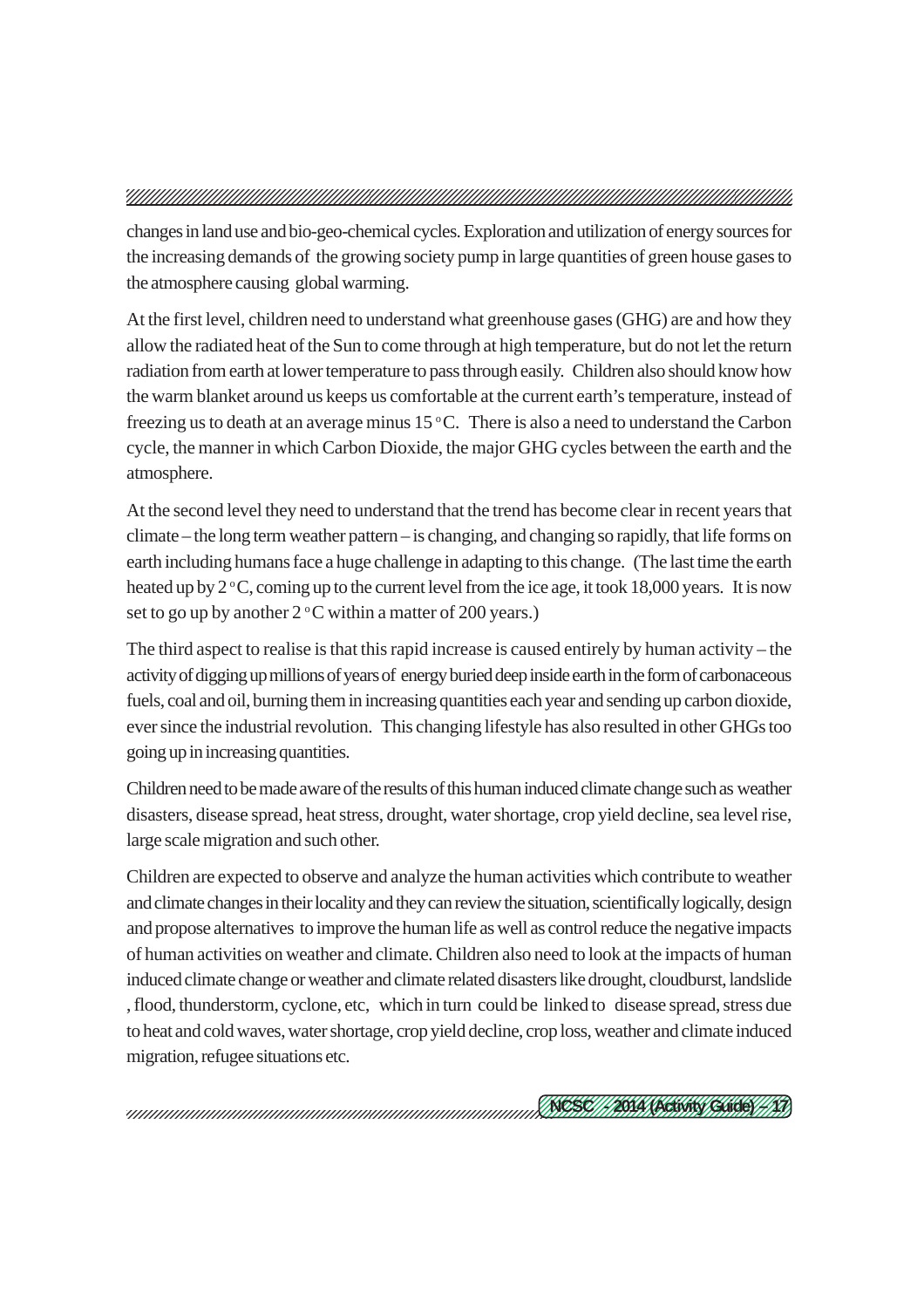#### **Suggested projects**

- 1. Loss of forest/wilderness areas in the localit y
- 2. Loss of water bodies with time
- 3. Changes in cropping pattern in the locality
- 4. Food wastage and carbon footprint
- 5. Life style and carbon foot print
- 6. Afforestation and carbon footprint
- 7. Use of fuel in industry and impact on weather and climate.
- 8. Artificial fish culture, fertilizing water and GHG emission
- 9. Use of biowaste as compost and reduction in carbon footprint
- 10. Replacement of non biodegradable plates, cups etc with biodegradable to reduce carbon footprint
- 11. Use of bicycle in place of motorised vehicle and reduction in carbonfootprint
- 12. Energy saving devises to reduce GHG emission
- 13. Use of natural light in place of artificial light.
- 14. Monitoring air and water pollution in your locality.
- 15. Comparison of nature of houses (in terms of materials used, ventilation etc.) their design in terms of heat absorption and other weather parameters.
- 16. Study the impact of developmental activities on the micro climate/weather of your locality and compare the data with nearby areas not affected by the developmental activity.
- 17. Study the impact of vehicular pollution on micro climate at tourist destinations with reference to pre tourist seasons, tourist season and post tourist season.
- 18. To study the carrying capacity of micro water sheds / local entrepreneurs in assisting pilgrims/ tourists on religious routes and study seasonal variations, damages to eco systems, pollution etc.
- 19. Study the solid waste random disposal /landfill and its effect on nearby water resources and remedial measures.

12345678901234567890123456789012123456789012345678901234567890121234567890123456789 12345678901234567890123456789012123456789012345678901234567890121234567890123456789 (TE//NG/SC///2014/REWAY/GUIDE)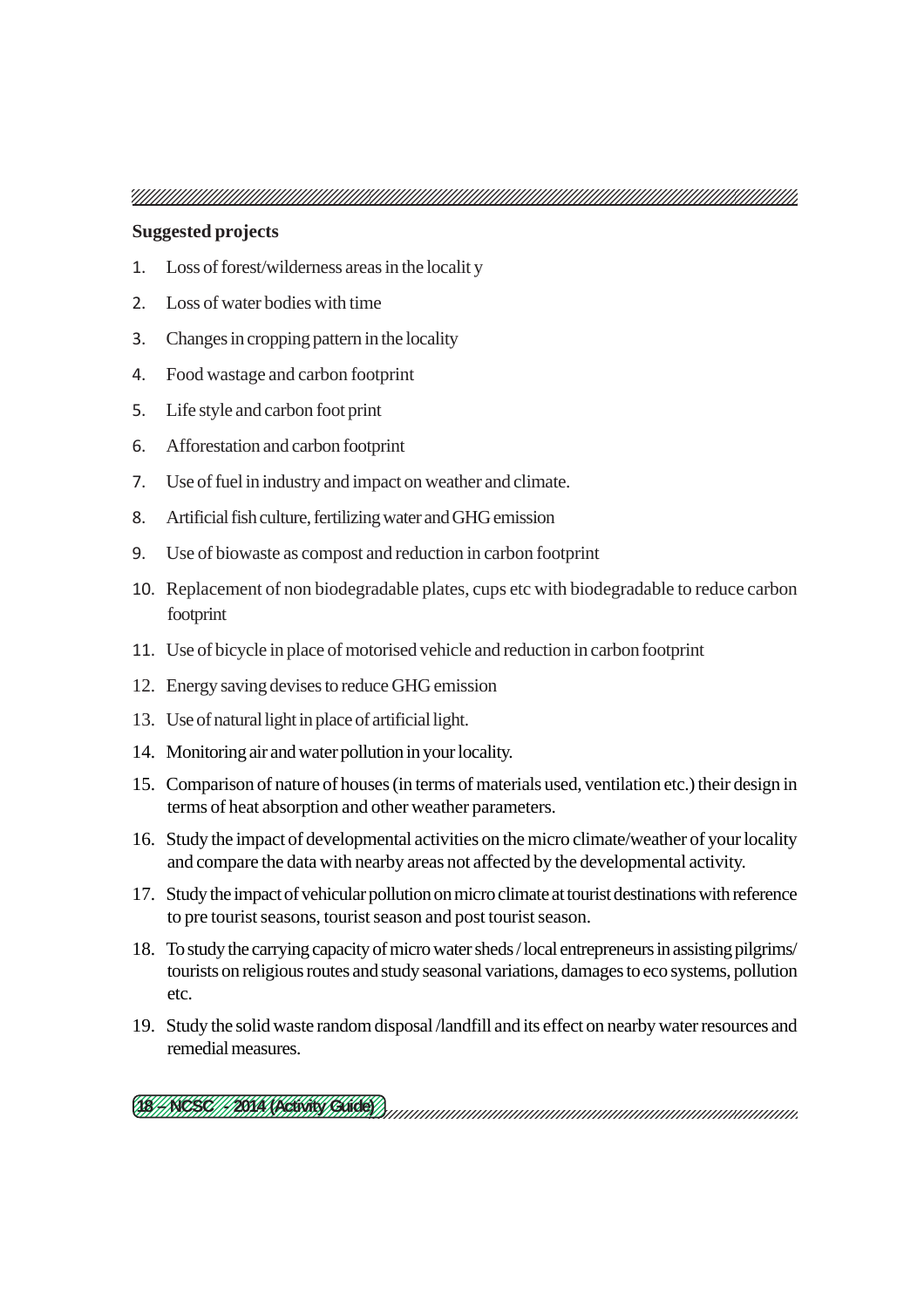- 20. Study the change in land use and land cover in your areas and its impact on climatic conditions.
- 21. Impact of changing weather, climate on the mangrove forests, density, eco system as a whole.
- 22. Impact of glass claddings in modern buildings study of micro climate inside versus ordinary buildings.
- 23. Impact of charcoal making (*Prosopisjuliflora*) on wild life.
- 24. Study the impact of multi storied buildings on the local wind velocity and sunlight intensity, temperature, humidity etc.
- 25. Comparative study on soil health in jhum cultivated and normal land

#### **III: Weather, Climate and Ecosystems**

**Biotic** components are the living things that shape an ecosystem. A biotic factor is any living component that affects another organism, including animals that consume the organism in question, and the living food that the organism consumes. Biotic factors include human influence.

**Abiotic** components, are non-living components of an organism's environment, such as temperature, light, moisture, air currents, etc

Weather and climate have various significant elements such as Rain, Temperature, Wind and Humidity that impact the occurrence, abundance, seasonality and behaviour of living organisms as well as quality of air, water and soil. They have direct or indirect effect on the various components of ecosystems. With the variation of temperature, humidity and precipitation the quality of water, soil forming process, floral growth, and faunal composition may undergo change.

India's weather and climatic conditions change from region to region on their geographical locations and conditions; hence the parameters of weather vary from place to place. Due to such variations, the distribution of life forms, soil quality and water quality also vary from place to place.

**Phenology is the study of periodic plant and animal life cycle events and how these are influenced by seasonal and inter-annual variations in climate, as well as habitat factors (such as elevation).**

12345678901234567890123456789012123456789012345678901234567890121234567890123456789 12345678901234567890123456789012123456789012345678901234567890121234567890123456789 <u>(KEZE///KKA (KEKAK CARK) / KB</u>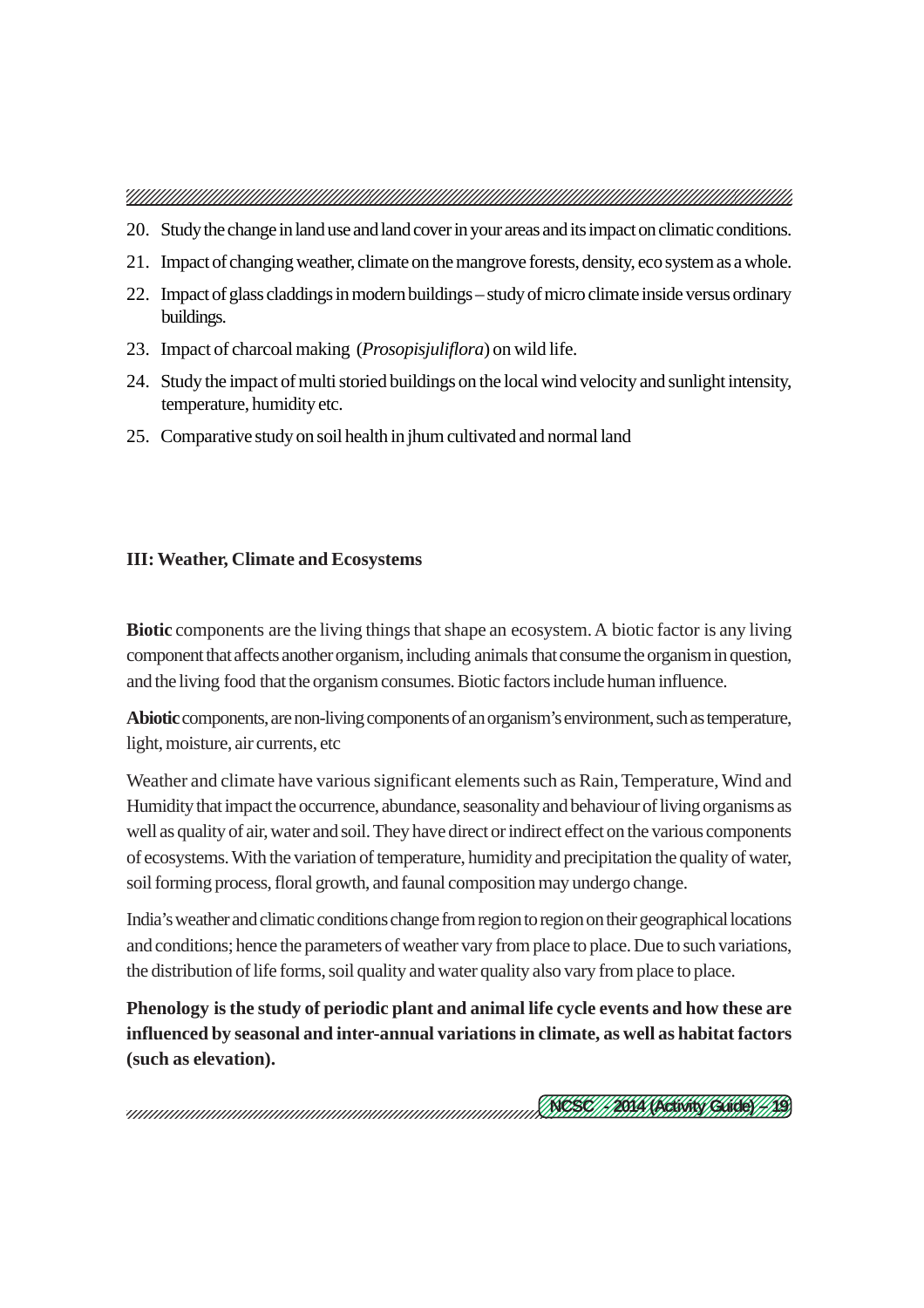All weather and climatic parameters affect the ecosystem elements in various ways. In turn, biotic elements influence the development of microclimate of an ecosystem. Phenology of plants, occurrence, populations, and behaviour of various floral and faunal elements change according to weather and climate. Disasters such as floods, droughts, unprecedented rains, inconsistencies in seasonal temperature etc on various ecosystems are the consequences of climate variability at a macro level

Under this sub-theme, we need to understand and observe the changes in weather parameters as well as the changes in biotic and abiotic parameters around us. This will enable us to study the effect of weather/climate on ecosystems. Systematic observations, measurement, and analysis of weather parameters and the biotic and abiotic elements make us understand effect of these parameters on the functioning of ecosystem.

There is a need to study basic elements of weather first, viz. temperature, air pressure, wind, humidity and precipitation before concentrating on their impact assessment or relationship with abiotic and biotic components.

The projects encompassing effect of weather parameters on abundance of flora and fauna and seasonality, movements, breeding, feeding and other behaviour patterns falls under this subtheme, Behaviour of animals, seasonality of occurrence and flowering of plants, migration of animals, birds, fishes and insects etc are climate dependent.

Similarly, variable weather conditions can affect quality of air, water and soil which in turn affect biotic elements. Some of the changes such as pH, amount of dissolved salts, organic matter in soil and water etc. are measurable. Quality of air in terms of pollutants such as carbon dioxide, methane, NO content is measurable.

Simple experiments can be conducted on the effect of light period, light intensity, atmospheric temperature, humidity and soil moisture on growth of plants. Stomata count as surrogate for the production of Oxygen, Rate of Carbon sequestration in different urban and rural situations etc. also can be done by the children.

#### **List of Projects suggested**

Effect of the pattern of weather parameters such as Rain, Temperature, Wind and Humidity on :

- 1. Abundance of various Insects
- 2. Changes of Behaviour of insects with respect to weather parameters

12345678901234567890123456789012123456789012345678901234567890121234567890123456789 12345678901234567890123456789012123456789012345678901234567890121234567890123456789 <u>(28/4 NGCHA/1481 A NGCHANY (CHICOY)</u>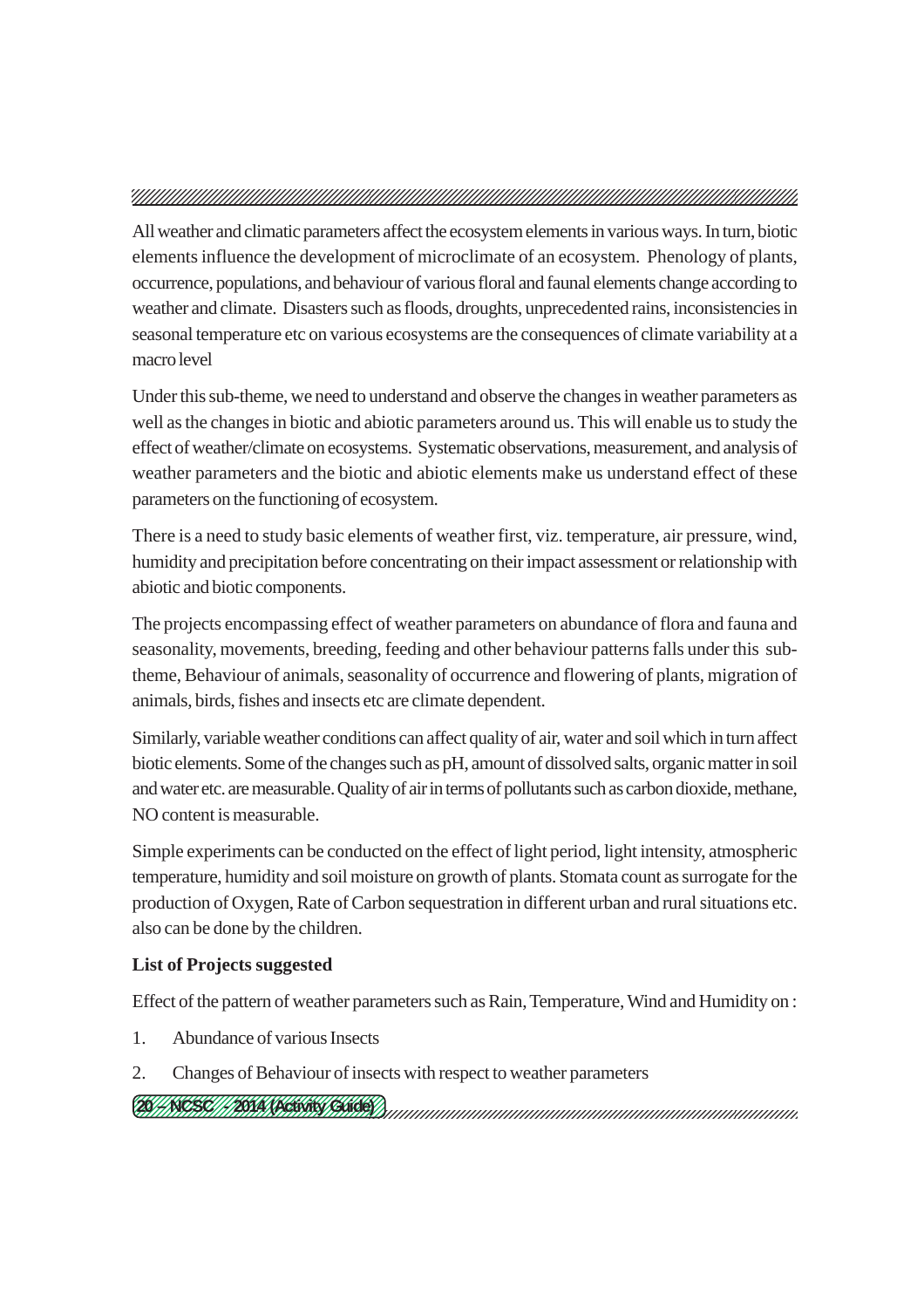- 3. Relationship between Dragon fly population changes and and rainfall
- 4. Relationship of movement of social insects and weather parameters
- 5. Behaviour of birds in relation to the weather parameters
- 6. Behaviour and movement of spider in relation to the weather parameters
- 7. Abundance and breeding of frogs in relation to the weather parameters
- 8. Variation in weather and climate Vs presence and absence/abundance of plants such as weeds
- 9. Behaviour of domestic animals in relation to the weather parameters
- 10. Seasonality of occurrence of plants
- 11. Weather pattern and flowering of plants
- 12. Soil organisms and weather pattern
- 13. Fish migration and weather pattern/tide pattern
- 14. Fish catch and weather pattern
- 15. Seasonality in fish catch
- 16. Seasonality of behaviour of costal animals / tide pattern
- 17. Weather parameters and abundance of mushroom
- 18. Variable weather conditions can affect quality of air, water and soil. Some of the changes are measurable such as measuring pH amount of dissolved salts in water, organic matter in soil etc.
- 19. Quality of air in terms of air pollutants such as Carbon dioxide, methane, NO content in different seasons
- 20. Soil pH in different places/ different time.
- 21. Water pH in different places/ different time / rain water
- 22. Determination of dissolved minerals in different water samples in your locality
- 23. Comparing water quality before and after rain
- 24. Determination of organic matter present in soil in different periods of time.
- 25. Weather and soil erosion

12345678901234567890123456789012123456789012345678901234567890121234567890123456789 12345678901234567890123456789012123456789012345678901234567890121234567890123456789 <u>(KEZE///KKA (KEKAK CARK)//KX</u>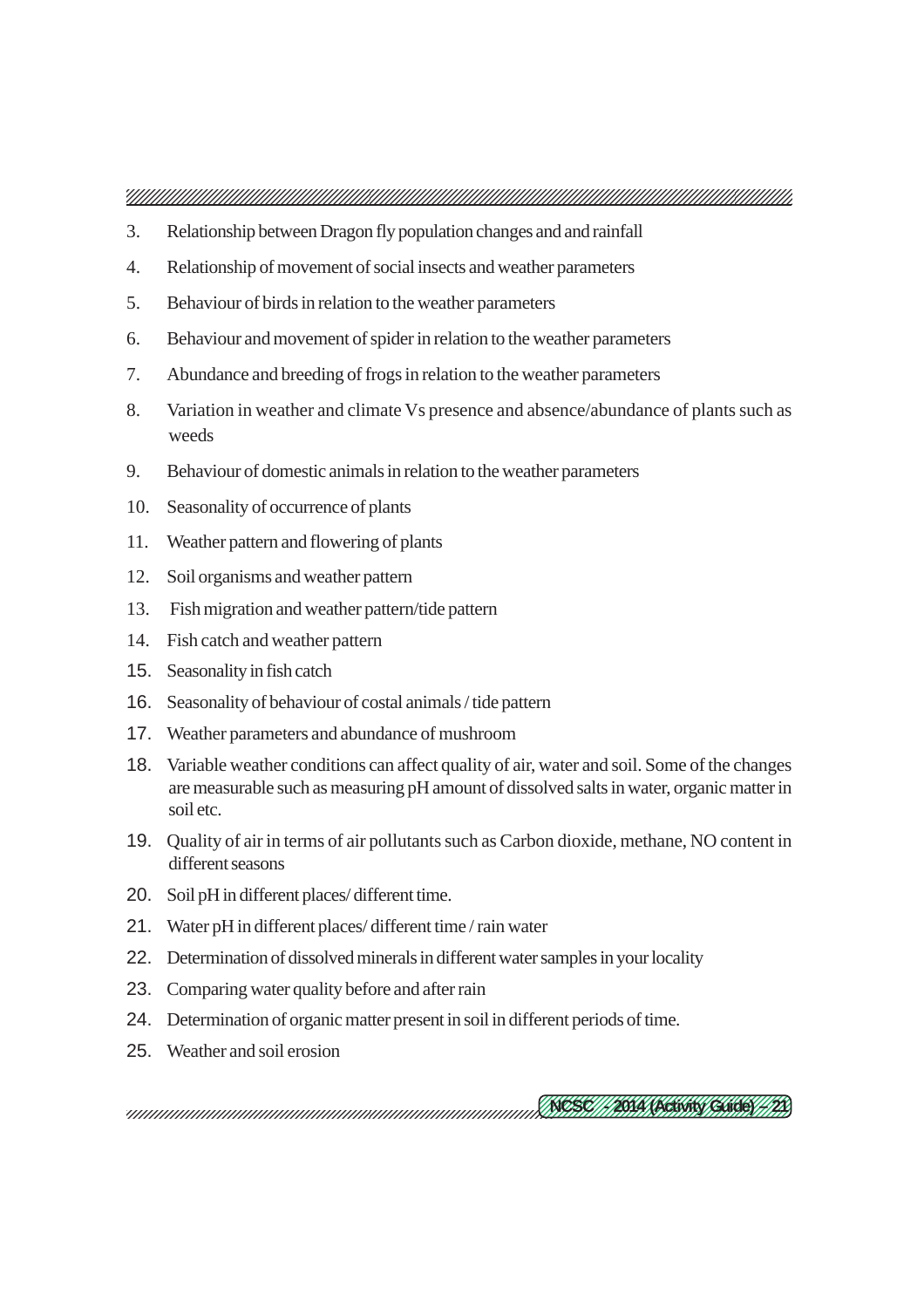- 26. Effect of light period, light intensity, atm., temperature, humidity and soil moisture on growth of plants
- 27. Stomatal count as surrogate for the production of Oxygen comparison of different plants
- 28. Calculation of Carbon sequestration in different urban and rural gardens
- 29. Relation between Wind pattern and seed production in wind dispersed seeds.
- 30. Relation between wind pattern and flowering of anemophilic plants.
- 31. Animal behavior as weather indicators Collection of traditional experience and scientific validation.
- 32. Study of group migration of animals/birds/fish/plants and correlating the same with observed weather change / extreme weather events.
- 33. Study of Pond/Lake eco systems temperature, water levels with reference to rain fall, study of life forms during various seasons (fish, frog, fresh water snakes, birds, aquatic plants, quality of water across seasons / varying temperatures / varying turbidity, etc.
- 34 Study of sacred groves seasonal variations of life forms biomass, micro climate studies, interrelationships within the eco system, etc.
- 35 Study the impact of temperature variation on floral diversity and behavior of plants in an area.
- 36. To study the role of lichens with respect to climate change/weather and biodiversity in a select area.
- 37. Study of flora and fauna of a wetland in your locality and study seasonal changes if possible.
- 38. Study of aquatic and terrestrial ecosystems in terms of physical, chemical and biological parameters with respect to seasonal changes.
- 39. Study of primary productivity in a pond ecosystem.
- 40. Study of carbon sequestration in pond/lake eco systems by studying bottom sediments.
- 41. Study of carbon sequestration in forest/grasslandsoil.
- 42. Study of a tree as an eco system more specifically a habitat seasonal changes and changing diversity in niche specialization.
- 43. Impact of climatic variations of agro-forestry in an area.
- 44. Impact of rainfall variability on production of crops of an area.
- 45. Study of insect diversity of a grassland eco system (alternatively in wet land / dry land etc.)

12345678901234567890123456789012123456789012345678901234567890121234567890123456789 12345678901234567890123456789012123456789012345678901234567890121234567890123456789 <u>(22/7 NGSH7/7 2014 NGC WAN (SWOCK)</u>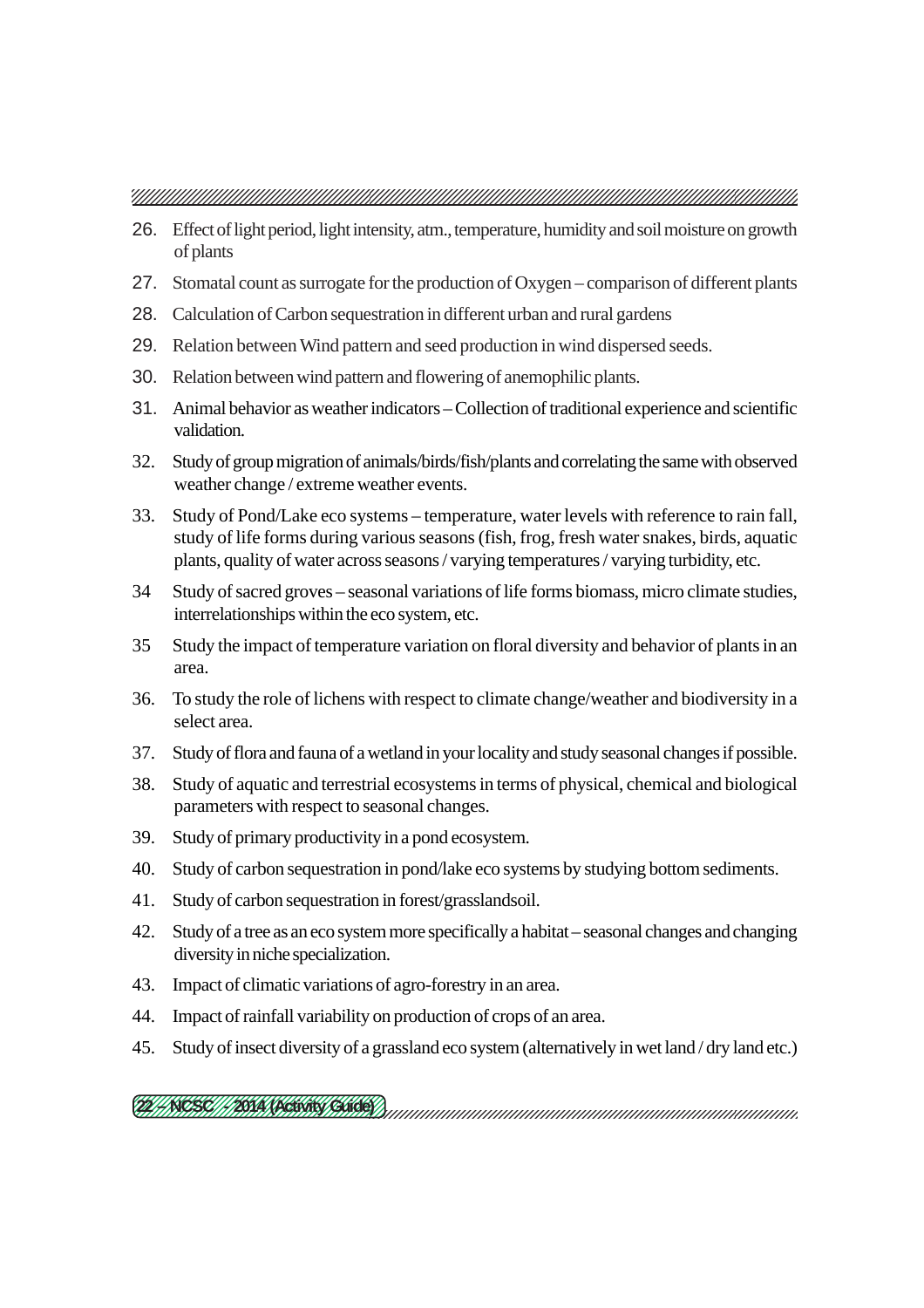#### **IV: Weather, Climate - Society and Culture**

Weather and climate determine the physical environmental condition of an area through their impact on abiotic and biotic elements and that condition in turn influences human way of life in the forms of belief, livelihood, and social, institutional, as well as cultural practices. These together reflect the social and cultural system of a locality, area, region. The social and cultural systems have an adaptation mechanism to local weather and climatic situation through their practices fulfilling basic needs of food, shelter, and clothing through designed livelihood activities, food system, settlement and housing, management of natural resources etc. However, there are many practices associated with social and cultural system, which have negative impact on natural resources and in turn responsible for anomalies of weather and climate, such as human induced climate change. On the other hand there are many examples that human beings face up to extreme weather situations through their social and cultural practices based on Indigenous Knowledge and try to cope up with such weather conditions and disasters.

In broad perspective, this sub-theme will cover issues for systematic studies, like, local food practices, its seasonality and adjustments to weather situation, local calendar system and agricultural cycle and adjustments with weather, flood/drought adjustment approaches of different community/ locality, traditional knowledge on weather prediction, cultural practices, modern consumption practices and their impact on ecosystem and further impact on climate patterns etc. Studies taken up would try to establish the science behind these practices and the societal efforts to adopt with climate change as well, are expected

#### **Sugested projects**

- 1. Study the relationship between traditional/indigenous pest management practices and weather condition;
- 2. Study the practices of traditional land use and land cover management and impact on weather and climate;
- 3. Assess the impact of traditional water harvesting and management practices in developing sustainability of water resources in climate stress period and developing resilience system;
- 4. Study the traditional practices of animal rearing and their health management, their relationship with weather condition and seasonality; identify components of adaptation and resilience;

12345678901234567890123456789012123456789012345678901234567890121234567890123456789 12345678901234567890123456789012123456789012345678901234567890121234567890123456789 <u>(KEZE///KKA (KEKAK CARK)///B</u>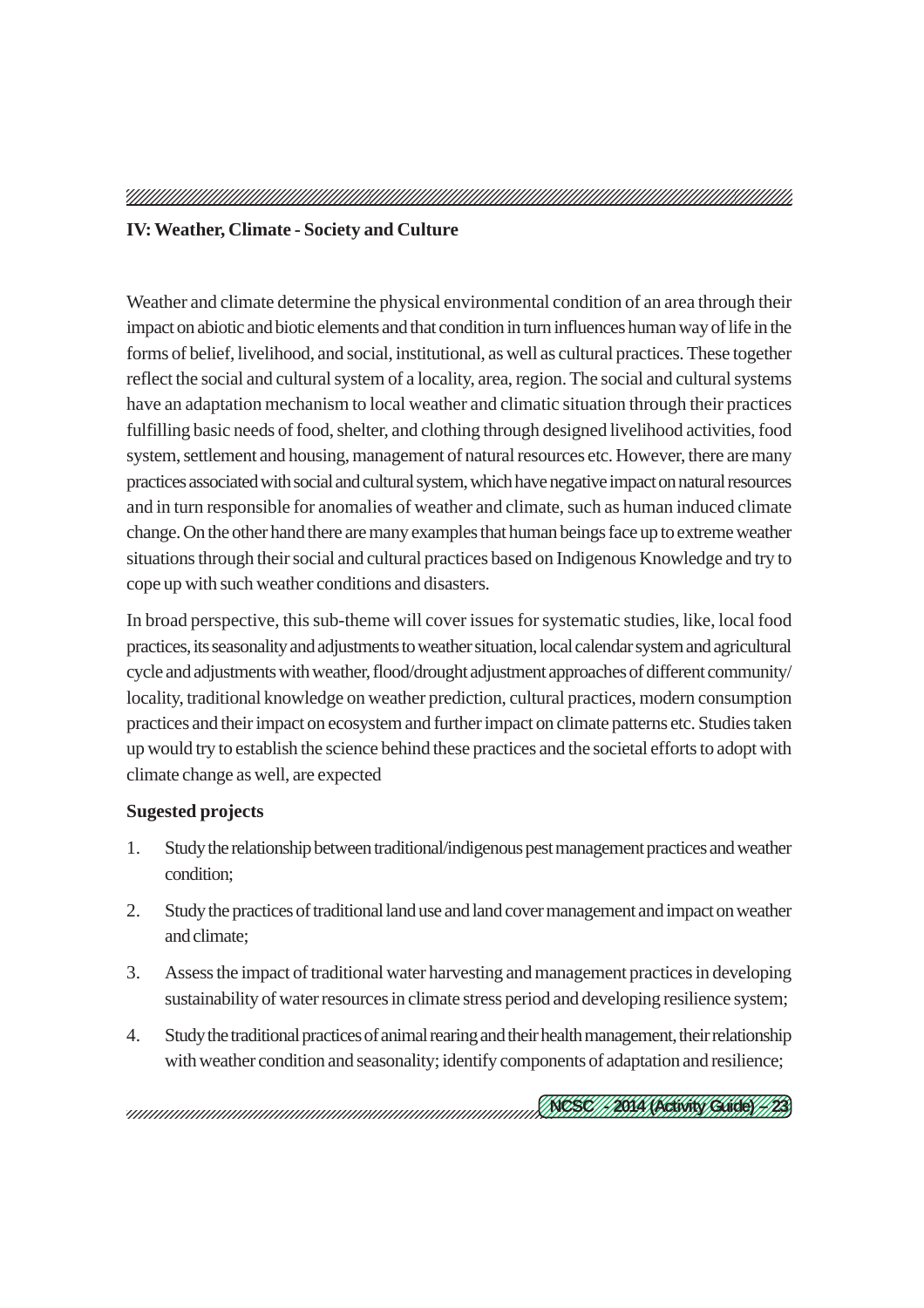- 5. Study cultural priority on selection of food crop for cultivation in the locality and its relationship with local weather and climate induced disaster;
- 6. Study on the efficiency of traditional utensil used for cooking and their contribution in reduction of energy and carbon emission;
- 7. Comparative study of distribution of rainy days against month in traditional calendar system and English calendar system and find out the reliability aspects for agricultural planning;
- 8. Study on fuel wood based cremation practices, assessment of carbon emission and developing alternative system for cremation;
- 9. Assessment of energy requirement in traditional cooking and modern way of cooking, identify carbon emission factors and impact on weather and climate;
- 10. Study on the alternative food sources of different cultural groups in disaster prone situation (like flood,drought,etc) and assessing its potentiality for building resilience and adaptation to climate change;
- 11. Assess the energy consumption and pollution of air, water, noise during festival ( like Diwali, Pongal, Magh Bihu, Durga Puja, etc ) and impact on developing resilience and adaptation to climate change;
- 12. Study on the traditional food storage practices among the community and its relation to weather and climate;
- 13. Prepare community based culturally adaptable Disaster Management Plan with proper assessment of risk and vulnerability for climate induced disaster of your locality.
- 14. Study of seasonal food practices and its availability in terms of weather in your locality
- 15. Study of weather related folklore and proverbs of your state/area.
- 16. Study of climate change/weather extremes and adaptation practices of the people and their culture in high altitude areas.
- 17. Study the merit of traditional houses in terms of weather parameters.
- 18. Comparison of crop calendars of present and past and study the impacts on food habits and culture.
- 19. Identification, documentation, and validation of indicator plants related to soil moisture status, ground water availability, etc.
- 12345678901234567890123456789012123456789012345678901234567890121234567890123456789 12345678901234567890123456789012123456789012345678901234567890121234567890123456789 <u>(IA//NEZE///ISAA/REWWY (ZWOCY)</u>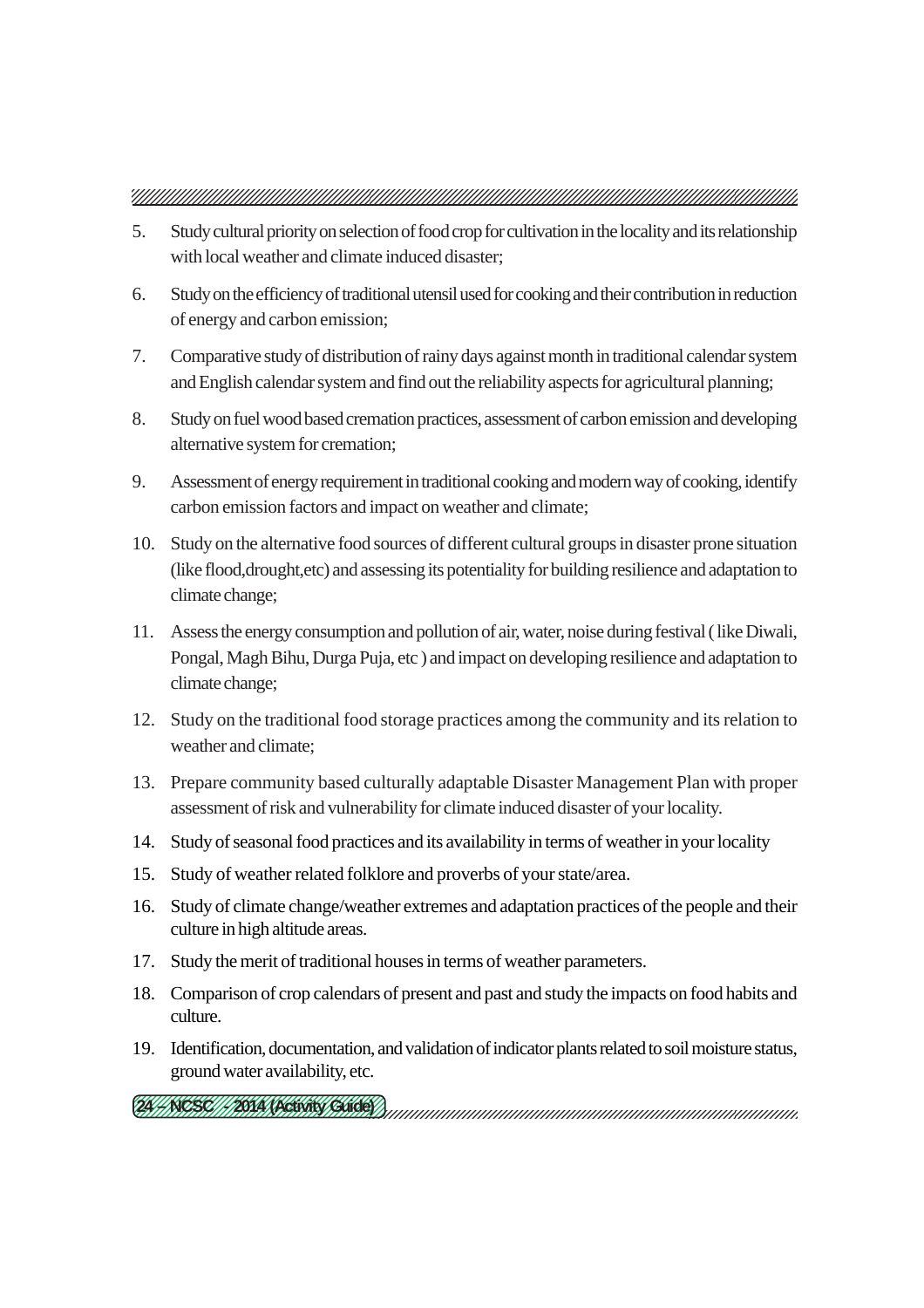#### **V: Weather, Climate and Agriculture**

Agriculture is the backbone of our country. Weather and climatic condition determine all the aspects of agricultural practices, which is very much vivid in all agro- climatic regions of the country. In present day context, agriculture is most vulnerable to weather and climate changes because of its seasonality and narrow range of weather conditions influencing crop and livestock production. Last several decades people across the globe witnessed above normal temperatures and more rapid warming that occurred during the last half of the 20th century. Climate change presents a profound challenge to food security vis-a-vis livelihood and development all around as well.

As an effect of climate change, heavy rainfall events increase resulting in floods, and more intense droughts occur affecting agricultural and allied sectors (cropping cycle, population, and density of pollinators, flowering pattern, agricultural produce including animal production etc). On the contrary, modern agricultural practices (both above and below the ground) also play vital role in spurring climate change through release of green house gases, depletion of soil carbon, desertification, salinization etc. Under this sub-theme, children can observe changes in the weather regulating factors and their impact on agricultural system in their own area and find out some method/ technique to mitigate. Moreover, there are many practices related with seed selection, irrigation, soil management etc., which help in adaptation process.

Children can also carry out study in different aspects of agriculture, right from seed selection, land preparation to harvesting and processing etc. It may be on how weather conditions influence our agricultural practices; impact of changing conditions on agriculture; impact of agricultural practices on local weather conditions, how to overcome the adverse climatic weather condition for agricultural practices. Age old practices in agriculture in different areas and how these are related to local weather conditions can also be studied.

#### **Suggested Projects:**

#### **Project 1: Conservation agriculture for sustainable land use**

**Project 2: Mitigate soil and water loss through runoff with suitable control**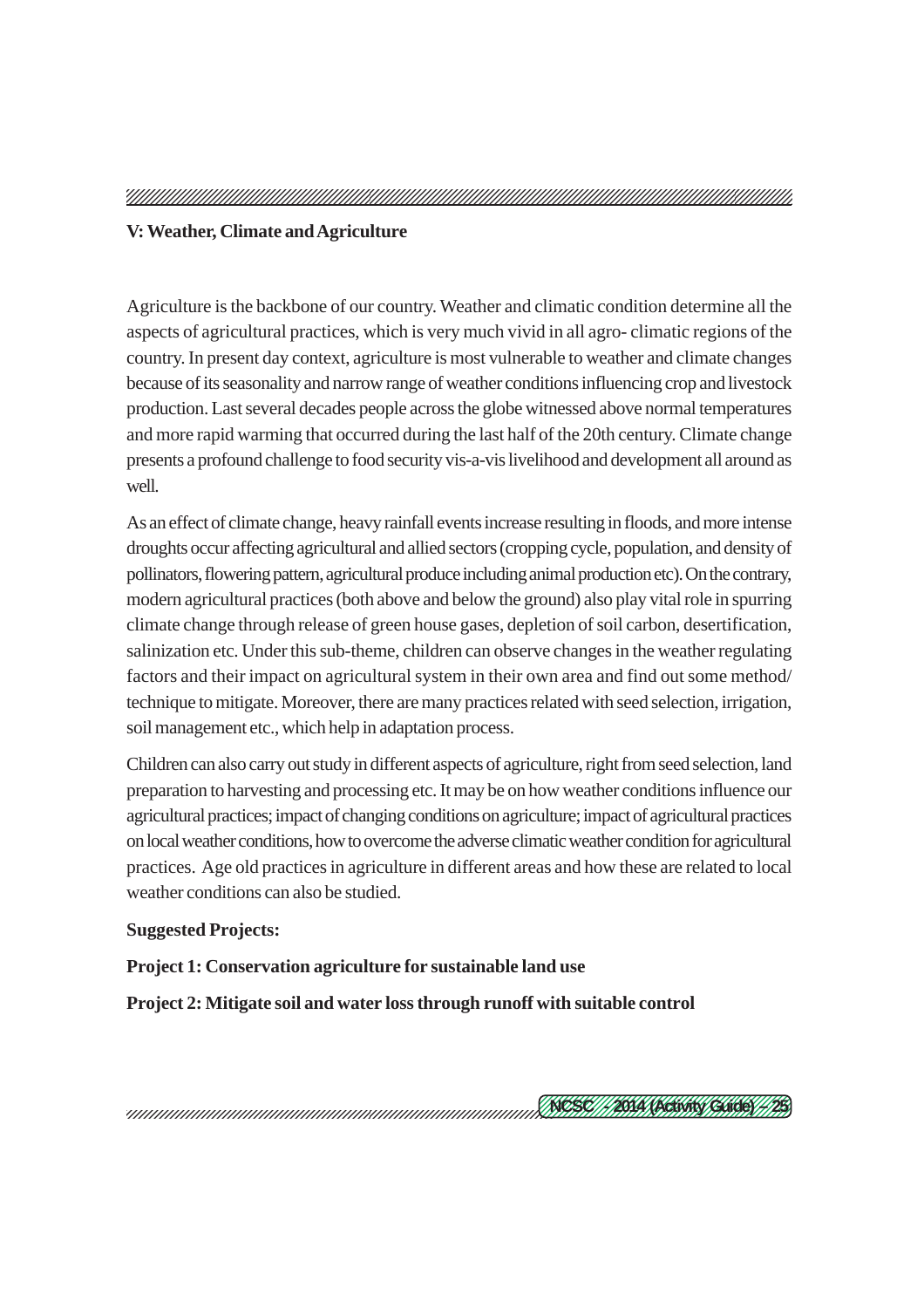#### **Other suggested projects :**

- 1. How does organic component influence different Soil Properties?
- 2. Determining maximum loading limit for copper in agricultural land
- 3. Evaluating filtration capacity of soil
- 4. Influence of vegetation cover on microclimate
- 5. Influence of mulch on soil physical properties
- 6. Study of the influence of tillage on soil physical properties
- 7. Effect of land use options on erosion, loss of surface soil
- 8. Influence of tillage on ground water recharge from rice field.
- 9. Impact of saline water on soil properties like pH etc.
- 10. Germination of crop in soil with varying salinity level
- 11. Organic matter addition and crop growth
- 12. How pollutants affect soil biota
- 13. Study of climate, weather versus vegetation changes in an area.
- 14. Study of traditional water harvesting and irrigation techniques and their relevance in changing weather and climatic conditions.
- 15. Impact of micro climate on various parameters of a crop including yield, total biomass production etc.
- 16. Effect of late monsoon on cropping pattern in your locality.
- 17. Change in irrigation pattern due to change in climatic conditions.
- 18. Study of traditional agricultural practices of past and present practices in terms of changing weather.
- 19. Study of the impacts of weather and climate change on traditional agricultural practices.
- 20. Study of effect of heavy rainfall on different crop stages and its effect on production.
- 21. Study of different agricultural practices in relation to weather and climate (tillage, land preparation, sowing, transplanting, weeding, harvesting and post harvest in relation to local calendar systems.
- 12345678901234567890123456789012123456789012345678901234567890121234567890123456789 12345678901234567890123456789012123456789012345678901234567890121234567890123456789 <u>(UHREKI // KAN SENTRY CHICE) )</u>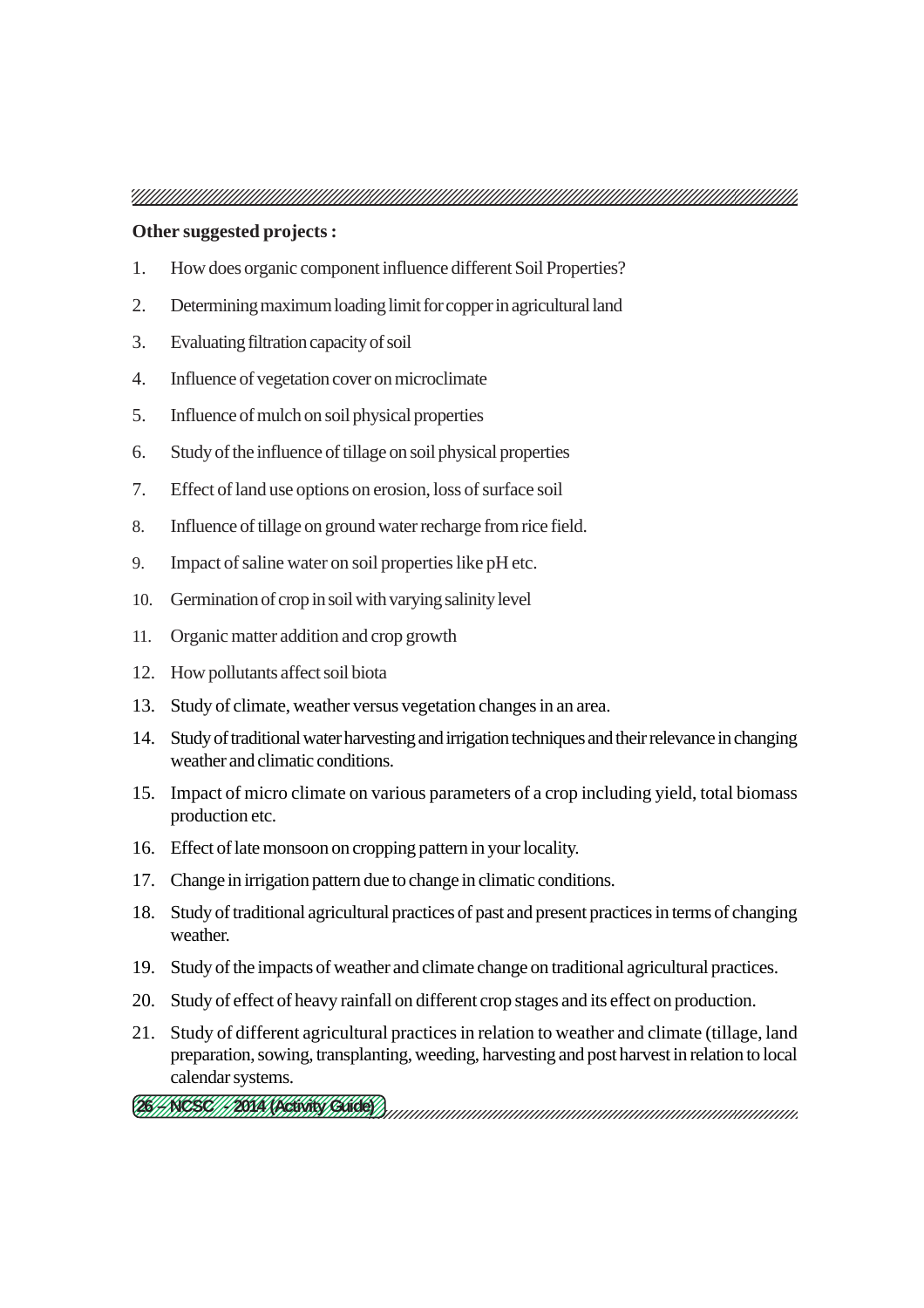- 22. Study of Jhum cultivation and its impacts on change of weather and climate of your locality.
- 23. Analysis of yield and quality of spices due to weather/climate change in hilly regions with special relevance to onset of South west monsoon.
- 24. Comparison of seasonal crop calendars and their variation within an agro climatic zone regional variations and differences and their rationale.

#### **VI: Weather, Climate and Health**

Weather and climate influence environmental and social determinants and also affect health of the living beings. Health - as defined by World Health Organization is a state of complete physical, mental, and social well being and not merely absence of disease. Health, whether of human or animal, mainly depends on safe drinking water, nutrition, sanitation or hygiene and the likes.

Likewise, any variation in weather or climatic conditions adversely affects the health of living beings. Outcome of these changes; heat or cold waves, drought or flood, storms etc., takes its toll on the health, manifested by occurrence of diseases, or even sometimes an outbreak of epidemics.

**In the light of the fact that weather and climate have potential impact on the health of human beings and animals, child scientists can undertake studies to understand the causative factors, the concerns arising and the corrective measures to be adopted to lessen the adversity. Ailments like water / air / vector borne diseases (diarrhoea, malaria..), infections (bacterial or viral...) and infestations (parasitic..), zoonosis, reemergence of certain diseases and others which are influenced by the variability of weather and climate are some of the areas for the child scientists to ponder upon and take up project works.**

#### **List of suggested Projects**

- 1. Mapping of weather related diseases in your locality
- 2. Studies on prevalence of vector-borne diseases (malaria / dengue)
- 3. Occurrence of communicable diseases due to extreme weather conditions
- 4. Effect of temperature and humidity changes on incidences of skin diseases
- 5. Impact of weather on production and/or health of animals

12345678901234567890123456789012123456789012345678901234567890121234567890123456789 12345678901234567890123456789012123456789012345678901234567890121234567890123456789 <u>(KEZE///KKA (KEKAK CARK)//MX</u>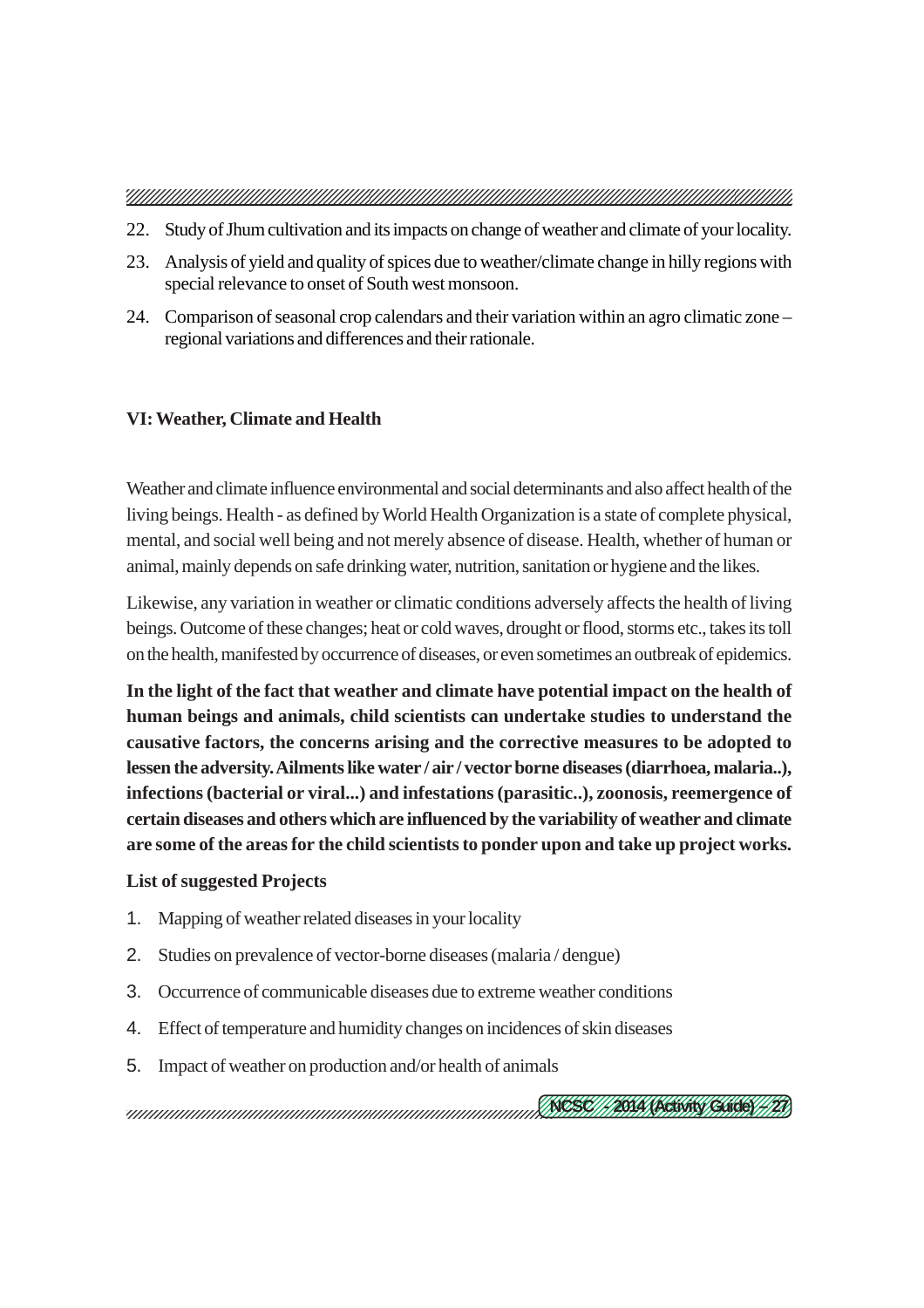- 6. Effect of extreme weather on the health of women and children
- 7. Effect of summer, winter and monsoon on incidence of respiratory diseases
- 8. Effect of heat on the health of farmers / industrial workers in your area
- 9. Studies on weather patterns and income loss of workers with daily wages
- 10. Studies on air-borne infections during variable weather conditions
- 11. Hospital based studies related to weather and climate and correlating with field level studies.
- 12. Mapping of vector borne diseases in your locality with special reference to re emergence of certain diseases, mapping more vulnerable areas and linking them to health, sanitation etc.
- 13. Study / documentation of working policy planning of various line departments with respect to onset of monsoon, weather extremes, disease incidence and strategies for coping with epidemics and finding out the efficacy of such plans and suggesting changes/modifications in a scientific manner.
- 14. Study of pattern of common diseases in the general population in relation to changing local weather conditions including seasonality, frequency etc.
- 15. Study of various skin diseases in the last three years in your locality related to changing weather, climate etc.
- 16. Study the quality of air in various environs crowded, slums, textile industries, fly ash handling areas, bricks and cement industry etc. and study the seasonal variations.
- 17. Study the impact of weather and climate on food, fruits, vegetables, fish etc. and their durability during various seasons/weather.
- 18. To study the impact of changing weather / climate on industrial areas (thermal plants, stone crushing industry, textile, steel, glass industries etc.) on health and livelihood losses.
- 19. To study the impact of humid weather on skin related diseases/infections.
- 20. Prevalence of nature of disease in domestic animals as an effect of weather and climate.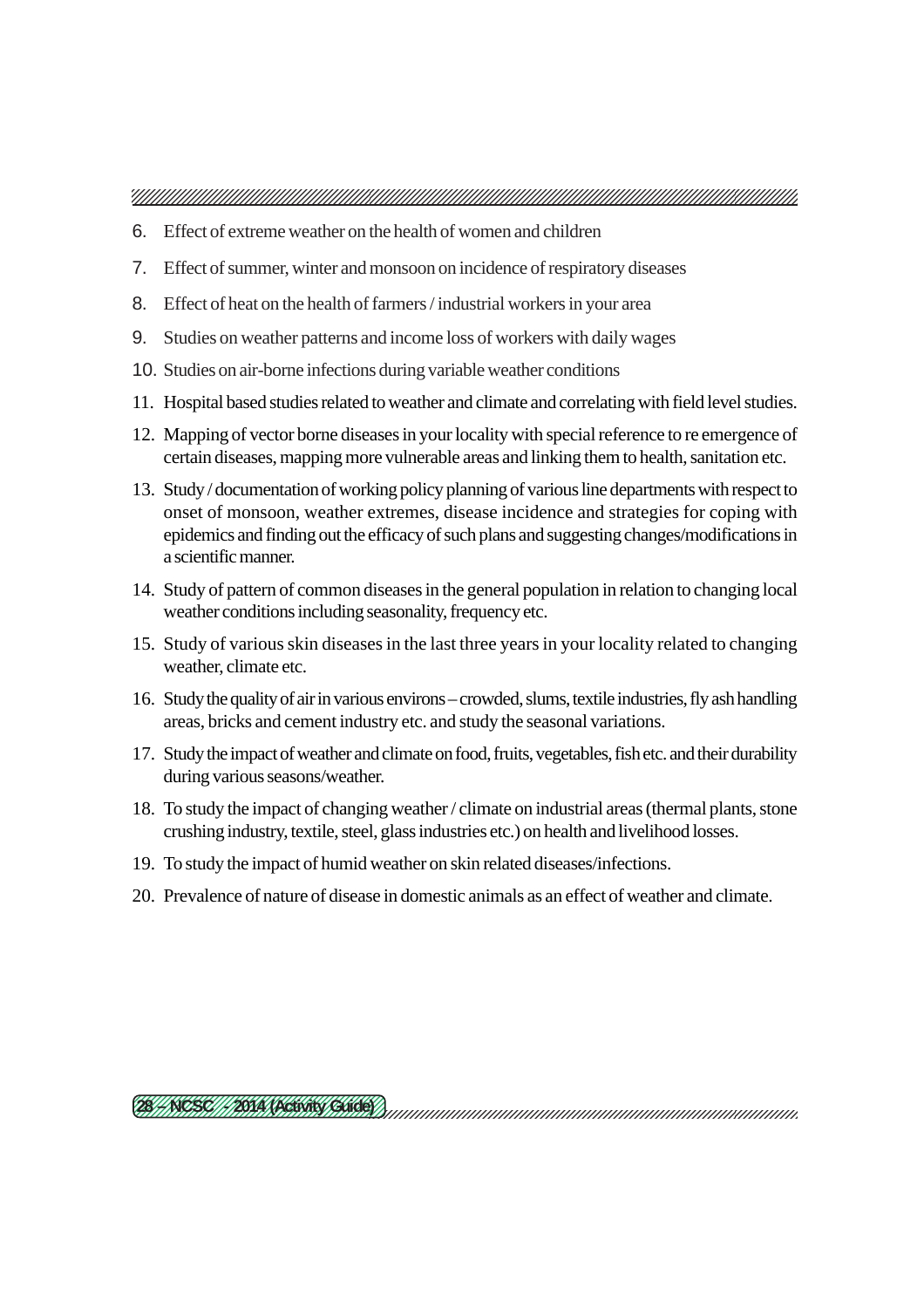#### **District Coordinators for NCSC 2014 (Manipur)**

#### **Smt. Maibam Bimola Devi (Bishnupur District)**

Lecturer, C.I. College, Bishnupur Phone No. - 9856109873, e-mail : maibam bimola@yahoo.co.in

#### **Shri Khamba Maring (Chandel District)**

District Science Supervisor (ZEO, Chandel) Chandel-795127 Phone No. - 9862045903, e-mail : h.khambamaring@gmail.com

#### **Dr. Lalzagou Neihsial (Churachandpur District)**

Asst. Prof. (Geography), Churachandpur College Churachandpur-795128 Phone No. - 8974512296; e-mail : lalzagou@rediffmail.com

#### **O. Ibochou Singh (Imphal East District)**

St. George School, Wangkhei, Imphal-795001 Phone No. - 9436444071; e-mail : ibochouoi@gmail.com

#### **Shri Laishram Jotin Singh (Imphal West District)**

H/M, Laishram Mani Memorial English Academy Phone No. - 8794544067; e-mail : gangajot@gmail.com

#### **Seiminthang Tuboi (Senapati District)**

AT, Thangtong Hr. Sec. School, Saikul Phone No. - 8974691144

#### **Gaipuishing Obed Kamei (Tamenglong District)**

Citizen Training School, Longmai, Tamenglong Phone No. - 8414914009, email : obedjkamei@gmail.com

#### **P. Sarju Singh (Thoubal District)**

Lecturer, Kakching Higher Secondary School, Kakching Phone No. - 9436298007

#### **Mr. Tychicus Vashum (Ukhrul District)** Ukhrul District Community Resource Management Society, Ukhrul-795 142 Phone No. - 9436032477 (03870) 222195

#### **State Coordinator for NCSC 2014 (Manipur) Dr. H. Manoranjan Sharma** Associate Prof. (Botany) Thoubal College, Thoubal - 895 138

Phone No.-(0385) 2458317; 9856326249; 9862908232, e-mail : manoranjan\_hanjabam@yahoo.com

12345678901234567890123456789012123456789012345678901234567890121234567890123456789 12345678901234567890123456789012123456789012345678901234567890121234567890123456789 <u>(KEZE///KKA (KEKAK CARK) / / MX</u>